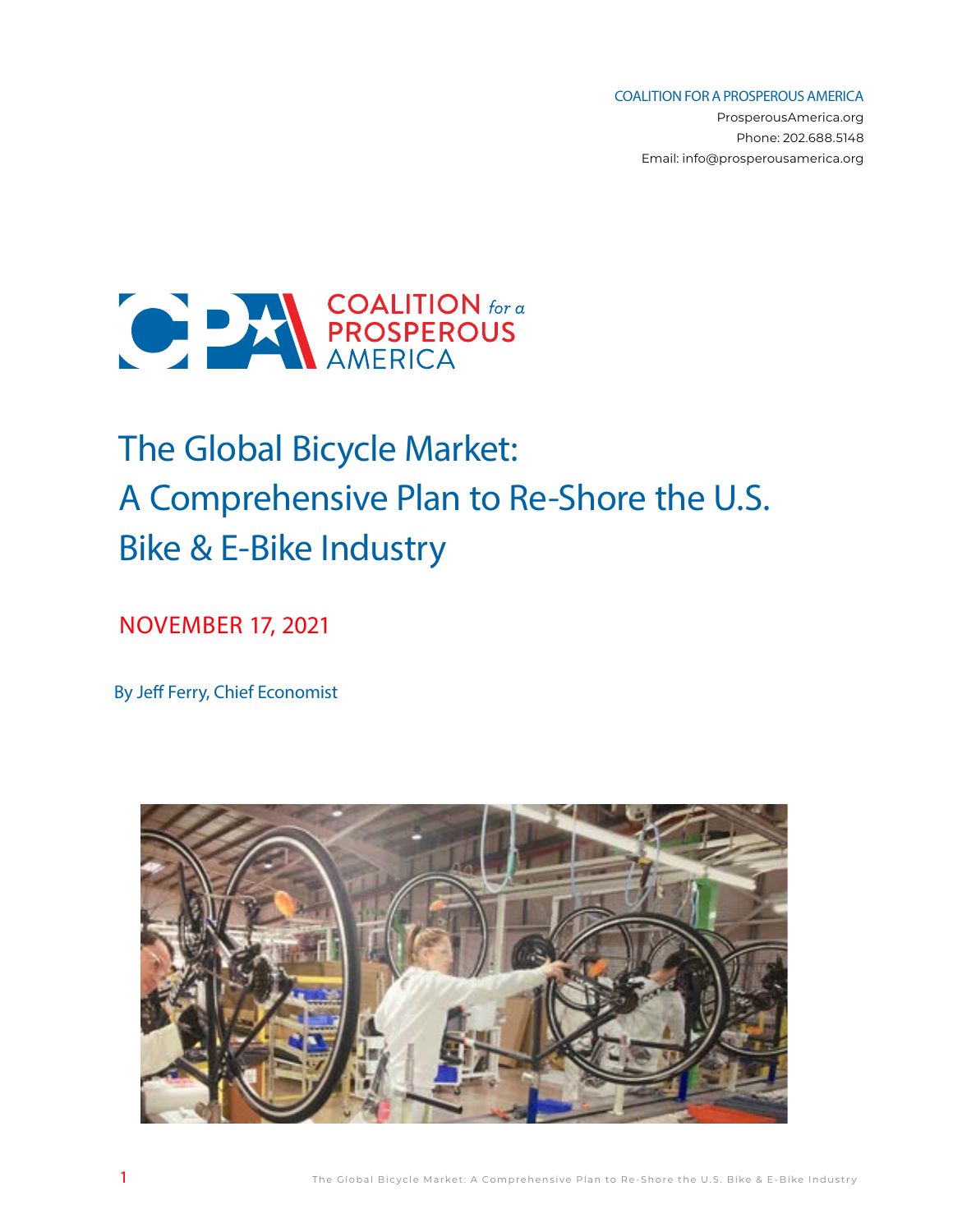# **Table of Contents**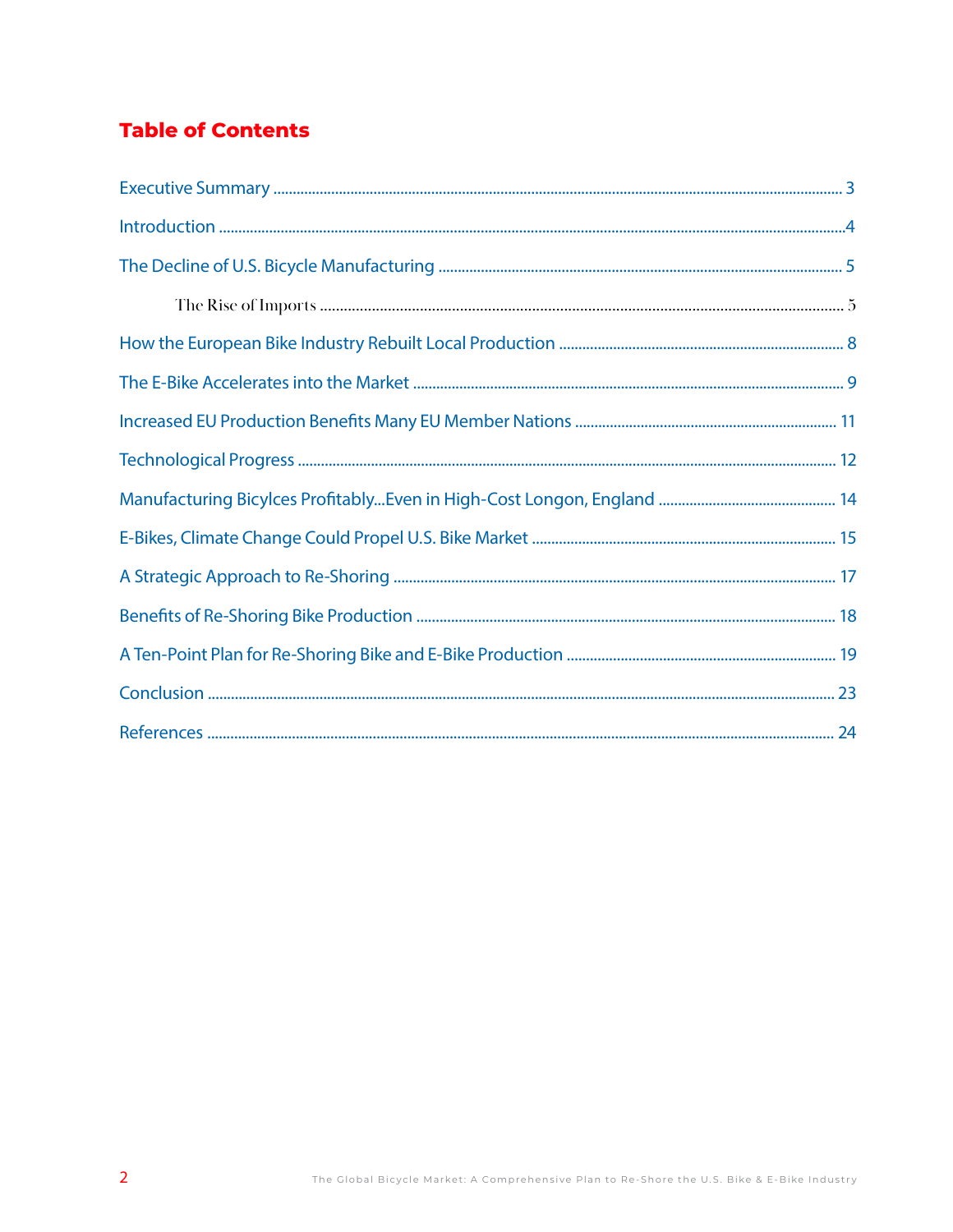## **Executive Summary**

- China now dominates the U.S. bicycle industry, having driven every major U.S.-based bicycle and bicycle component manufacturer out of business or out of U.S. manufacturing. Last year, imports accounted for 97.1% of U.S. bikes purchased and China accounted for 86.3% of the U.S. market, making this one of the most import-dependent and China-dependent industries in the U.S.
- This is the right time for the U.S. to consider taking control over its bike industry. With the electric bike (e-bike) market set for explosive growth over the next decade, the total U.S. bike/e-bike market could double or triple from its present size of some \$10 billion a year. This makes today an ideal time to launch a major initiative to re-shore bike/e-bike manufacturing to the U.S.
- The U.S. should launch a strategic re-shoring initiative for the U.S. bike/e-bike industry. Such a strategy would target final bike assembly first, frame-building next, and then bike components. At less than \$1 billion cost to the federal budget, it would create thousands of good-paying manufacturing jobs, especially in depressed parts of the U.S.
- The European Union deployed a similar plan and has a healthy domestic bike manufacturing industry today. Beginning in 1993, European Union trade authorities took aggressive anti-dumping action against dumped Chinese imports. As a result, today the EU has a healthy bike industry, with some 120,000 Europeans employed directly or indirectly in bicycle/e-bike manufacturing, and 900 EU-owned companies engaged in the industry.
- EU policies have created new centers of bike production and thousands of jobs in European regions including Portugal and Poland. Portugal, with a population of just ten million people, today produces five times as many bikes as the U.S.
- The opportunity for innovative products and features is becoming more important with the growth of the e-bike market as a more climate-friendly form of transportation. Yet the U.S. is not a major innovator in the bike/e-bike industry. Today, most significant innovations emerge from the EU and Japan.
- U.S. imports of Chinese bikes generate an estimated 1.5 million tons of carbon dioxide due to dirty Chinese production processes in steel, aluminum, and bike manufacturing. Shifting manufacturing to the U.S. will reduce greenhouse gas emissions.
- The global supply chain breakdown of 2020-2021 has intensified the plight of the U.S. bike industry. Bike importers are struggling to find containers to bring in imported product. Many bike and e-bike models are not available in the U.S. until 2022, while some manufacturers are quoting 2023 delivery for some models.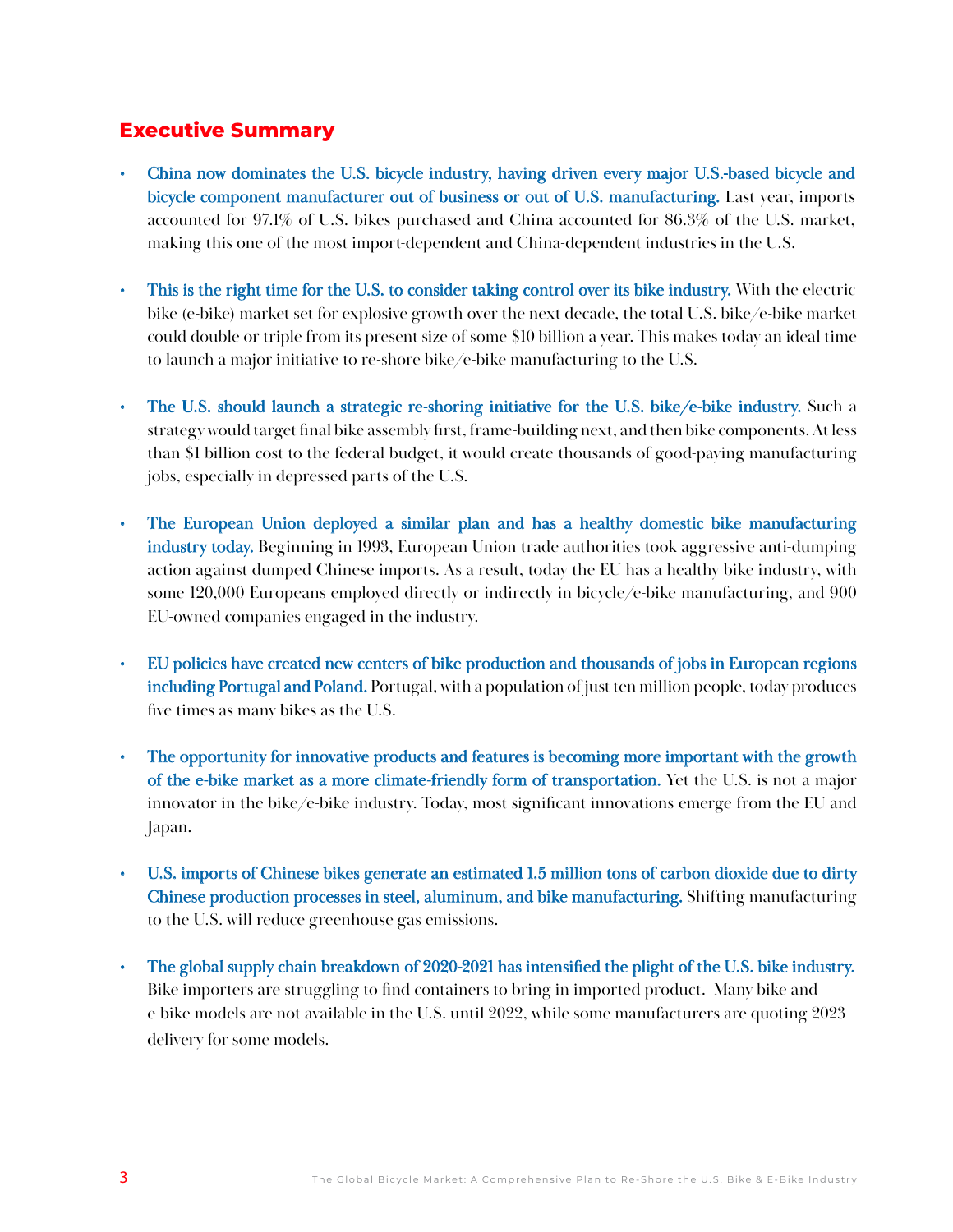## **Introduction**

The United States bike industry is in the midst of an unprecedented boom, triggered by the COVID pandemic. Bike sales rose sharply in the spring of 2020, as gyms, yoga studios and other exercise centers shut down and Americans sought outdoor activities like biking, a relatively safe form of exercise. In 2021, the sales surge continued. Estimates suggest retail bike sales are today around 50% higher than 2019 levels, held back by a widespread supply shortage. Indeed, for some bike models, bike manufacturers are quoting unprecedented one to two year lead times.

The delays in meeting consumer demand for bikes and e-bikes are the most visible part of a huge problem. In the last 30 years, the U.S. has lost its entire bicycle manufacturing industry. Today, 97.1% of the bikes purchased in the U.S. are imported. The vast majority of the imports come from China, and China is increasing its hold on this industry, in part through ownership of factories sited elsewhere in Asia.

The Coalition for a Prosperous America has studied the industry because in our view it provides a prime example of an industry which can and should be re-shored to the U.S. as soon as possible. It is not the most critical industry, either to the nation's defense or health, but it does have relationships and technologies shared with critical industries such as aerospace and electric vehicles. Importantly, there are no U.S.-based multinational corporations that own large bicycle manufacturing facilities in Asia. Even the U.S. multinationals that source their bikes in China have a strong desire to bring manufacturing here, provided of course that it can be done profitably and backed up with policies to make it an enduring U.S. industry. This industry sentiment means re-shoring this industry will encounter less resistance than in other, larger industries.



In this report we look first at the history of the U.S. bike industry to gain some understanding of the forces that led to the decline of the U.S.-based industry. We look at the case of the European Union, which holds an important lesson for the U.S. By protecting its industry against predatory Chinese dumping and supporting European-based production, the EU industry succeeded in maintaining a large locally-based industry, which is now expanding. We also look at the rise of the electric bike which promises to double or triple the size of the U.S. industry. Finally, we look at a strategy to re-shore this industry, which would mean thousand of new U.S. manufacturing jobs, freedom from dependence on China, and economic growth in an industry that is increasingly using advanced technology.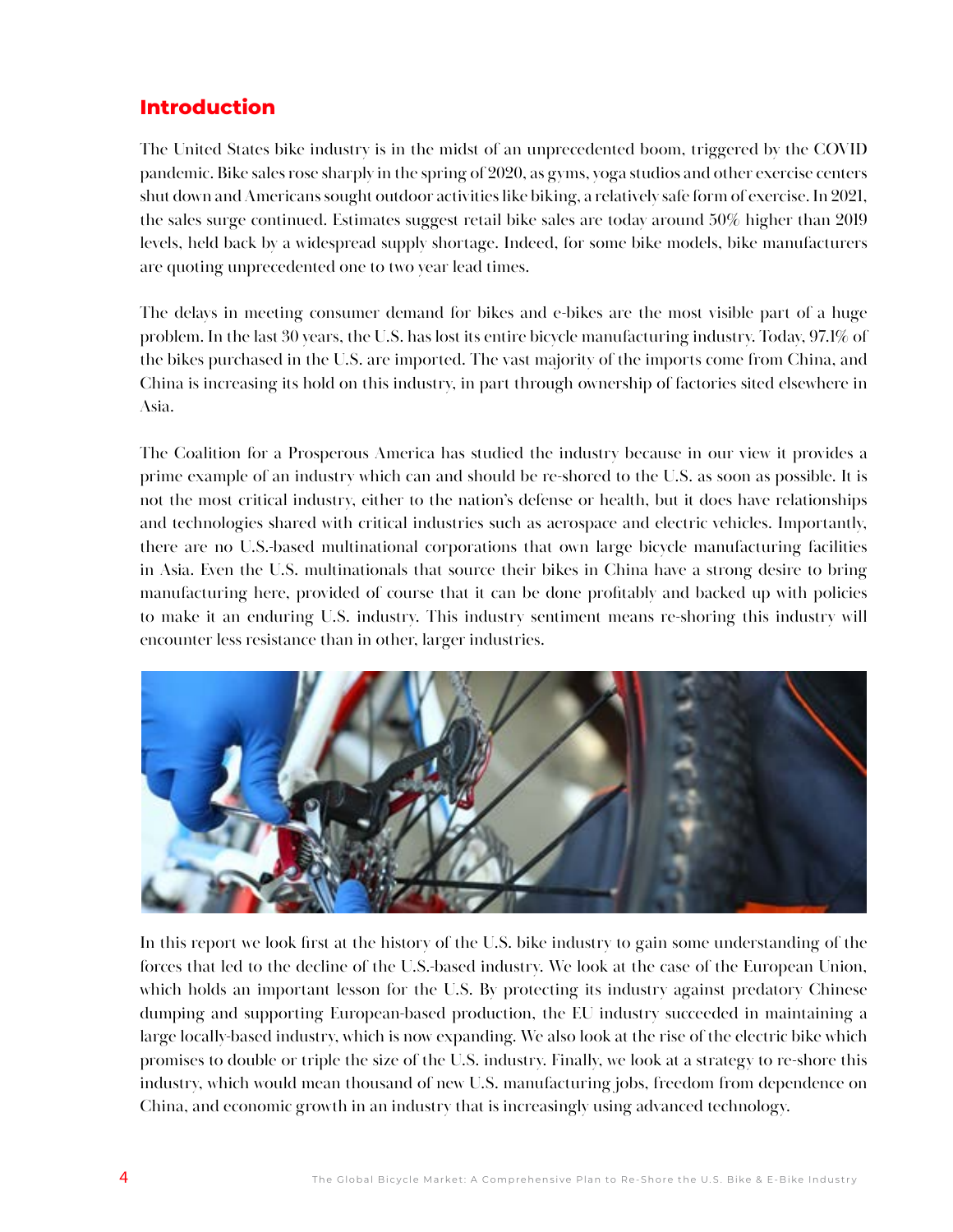## **The Decline of U.S. Bicycle Manufacturing**

The history of the U.S. bicycle industry after 1945 can be divided into three periods: the boom years of 1945 to 1974; the struggle with imports from 1974 to 1999; and the modern period of total import domination from 1999 to today.

The strategies of U.S. bike industry leaders after 1945 paralleled those of the U.S. automobile industry in many ways. Both were industries that favored marketing and design over technical innovation. The U.S. bike industry was dominated by three major manufacturers, Huffy, Murray, and Schwinn. All three focused on children's bikes which were the largest part of the market. With national distribution networks and sales through either specialty bike shops or department stores like Sears, all had multimillion dollar businesses.

All three companies missed the two major bike innovations of the late 20th century. The rise of "sport bikes" in the 1960s was driven mainly by British companies, especially Raleigh. Sport bikes were lightweight bikes with multiple gears bought by adults who were taking a growing interest in exercise. Later, in the 1990s, the creation and popularization of the mountain bike expanded sales further. This innovation was led by young entrepreneurs and self-styled inventors, chiefly in California. At first dismissed as a fad by the majors, it was later embraced, especially by Schwinn.

#### The Rise of Imports

In the 1960s the Taiwanese government began to promote export-led growth. The bicycle industry was the sort of light manufacturing that suited the island nation's network of entrepreneurial small companies with plentiful resources of low-paid, semiskilled labor. The Taiwanese government supported the export drive by reducing corporate taxes on exporting companies. Imports were controlled, but bicycle components Taiwan could not make itself were granted import permission. The overvalued U.S. dollar and undervalued Taiwanese dollar helped drive Taiwanese exports.

Between 1970 and 1972, Taiwanese bike exports shot up tenfold to surpass a million units, most of them bound for the United States. Canada enacted anti-dumping measures in the mid-1970s which effectively shut off the Canadian market for Taiwanese exporters increasing the pressure on the U.S. market. In the late 1970s and early 1980s, imports took between 20% and 50% of the U.S. market by units. In 1985, imported bike numbers surpassed domestic production. American importers themselves played a key role in boosting imports from Taiwan. According to a study by Taiwanese researcher Wan-wen Chu: "Foreigners not only helped transfer technology, but actually initiated the growth process by deciding to move sourcing to Taiwan." (Chu, 1997).

A boom in bike sales in the early 1970s enabled U.S. manufacturers to ignore the nascent import threat. But by the late 1970s, the danger was clear. Yet U.S. bike industry leaders failed to read the handwriting on the wall. In 1967, the Federal Trade Commission had ruled that Schwinn's policy of selling only to hand-picked bike shops that met its standards was a violation of fair trade laws. Schwinn responded by building its own wholesale distribution business, which met the then-prevailing legal standards. According to Richard Schwinn, this was a distraction from the real challenges: improving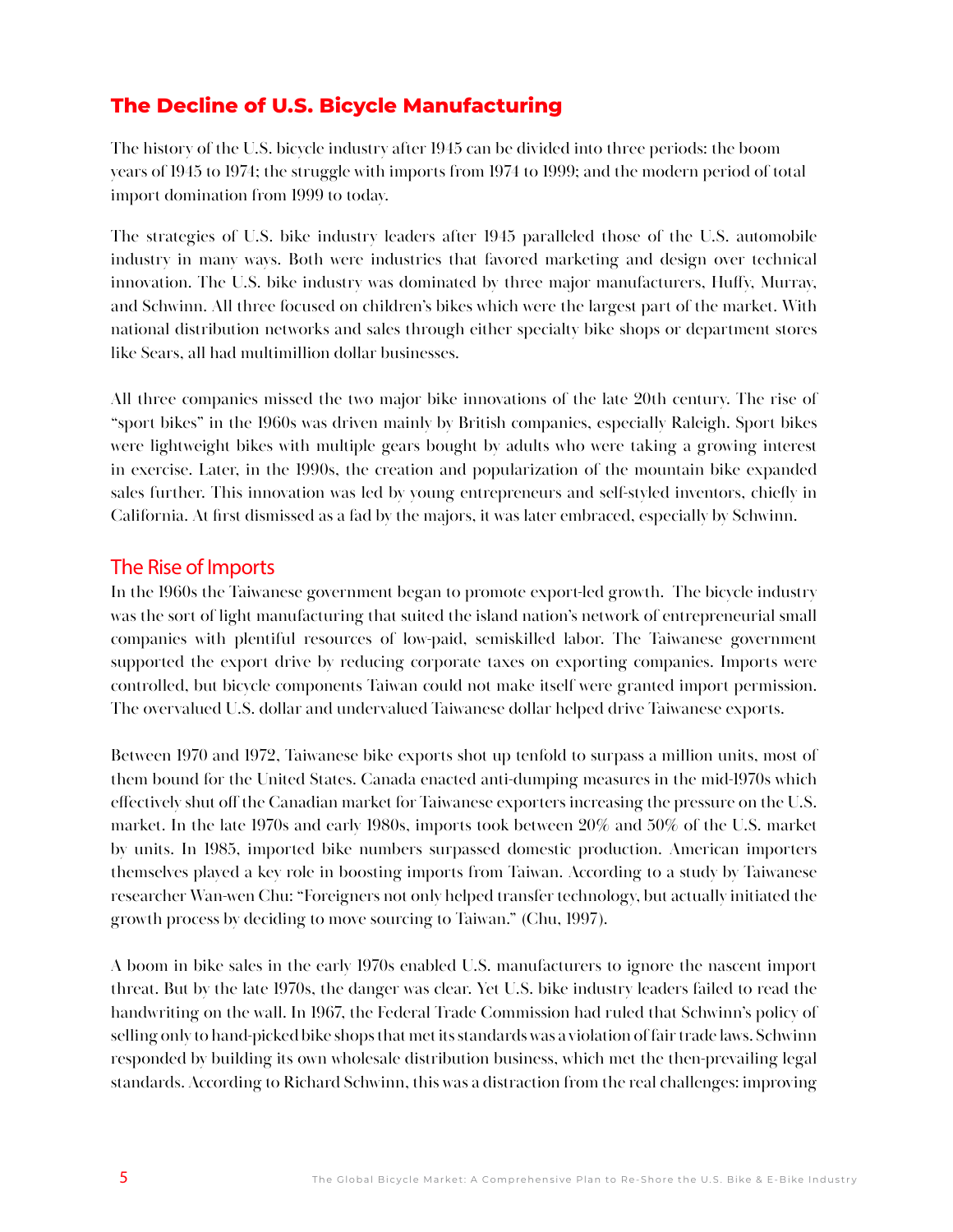its products, staying at the cutting edge of the industry, and investing in production. For years, Schwinn had underinvested in product and engineering. Richard Schwinn was then a senior executive at the company founded by his great-grandfather in 1895. "Schwinn did not invest in derailleurs or aluminum parts," Schwinn says. "We focused on marketing, not manufacturing,"

Multiple gears and lightweight parts made of aluminum or steel alloy were hot new features of bikes in the 1970s and 1980s. Taiwanese companies mastered these innovations by learning from their Japanese suppliers and partners. Large U.S. bike manufacturers continued to produce heavy steel bikes for the mass market. Jay Townley was a vice president of manufacturing at Schwinn in the 1970s. "We watched the Taiwanese, when what we should have done was adopted their practices," Townley said. "We did not invest. In Schwinn Plant Number 2 we had the same presses the government put in in World War II to make machine gun barrels and ammunition and we were still using them."

Schwinn did not invest in innovation in part because it was distracted by building its distribution channel. It also suffered from the debilitating effect on management morale of the fight with the FTC. Fundamentally, it was focused on pleasing its core customer base of parents buying bikes for their kids and failed to recognize the new opportunities. It was a textbook case of the innovator's dilemma (Christensen, 2000).

At Huffy, the management was little better. Huffy had joined the stock market in 1968, gaining access to financial resources for expansion. But instead of using the new funds to get to the cutting edge of the bike business, it acquired a dizzying array of related businesses including lawn mowers and sporting equipment for other sports. Many of those businesses would later be divested.

In the 1980s and early 1990s, the import threat grew. In the mid-1990s Huffy management asked for wage cuts from its workforce. When workers obliged, instead of thanking them, management came back asking for more wage cuts. Comments former Huffy president John Mariotti: "Senior management was tough but not smart. Management made labor the enemy even though we had high productivity in our Celina (Ohio) plant. Leadership that does not understand what makes a business successful will make it fail."

In the early 1990s, China became a new force in the global bike market. The Taiwanese government had never supported its bike production with large-scale direct subsidies. China had no such constraints. Under the new style of Chinese private enterprise emerging under Deng Xiaoping in the 1990s, manufacturing industry was heavily subsidized and required to ramp up production and exports in many industries. Dozens of new Chinese bicycle factories benefited from government subsidies, from subsidized steel as Beijing poured billions into building the world's largest steel industry, from subsidized land as Beijing pushed provincial and local governments effectively to give away land to companies that committed to build factories, and from Chinese wages that according to one 1990s estimate were between 25 and 41 cents an hour in bicycle plants. Figure 1 shows how Chinese imports accelerated rapidly, driving down Taiwanese and other imports, and eventually eliminating all U.S. volume production of bicycles.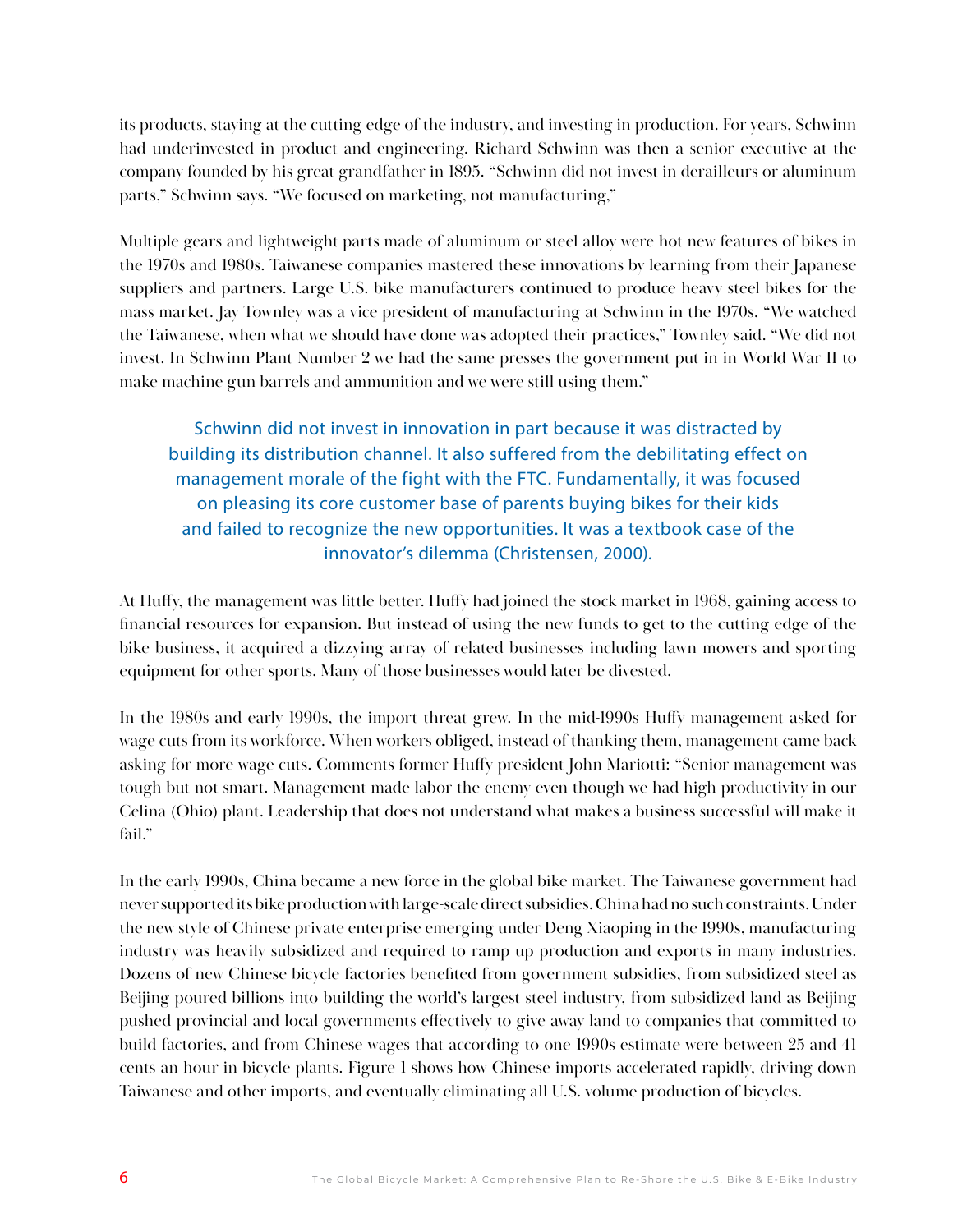

*Figure 1. U.S. Bicycle Imports in units. Imports from China rose in the 1990s. Last year, they accounted for 86% of all imports. Imports accounted for 97% of U.S. bikes* 

In 1995, the U.S. International Trade Commission issued a finding that Chinese bikes were not being dumped and were not causing material harm to the U.S. bike industry (USITC, 1995). The report, likely influenced by the major mass-market retail chains which profited from Chinese imports and the Clinton administration's desire to cultivate a friendly relationship with the Chinese government, proved to be both an appalling failure to understand industry trends and a dismal mistake. By 1999, all three of the major U.S. bike manufacturers had shut down their U.S. manufacturing operations, firing thousands of employees. Smaller manufacturers followed suit. Today the Schwinn and Murray brands are owned by Dorel and its bikes are manufactured primarily in China. Huffy is owned by a financial conglomerate called United Wheels based in Hong Kong and China.

Subsequently, a new generation of U.S.-based bicycle brands arose with more professional marketing and a focus on the enthusiast market as well as the children's market. These brands, including Specialized, Trek, and Cannondale, show greater product and marketing skills than the previous generation of industry leaders. Nevertheless, they do virtually all their manufacturing in Asia. Ironically, the largest U.S. bicycle manufacturer today is a company that had its origins as an early importer in the 1970s. Kent International assembles around 200,000 bikes a year, primarily for mass market retailers, at its facility in South Carolina.

The disappearance of the U.S. bike manufacturing industry proved to be a huge loss for those regions where the industry was a major employer, including parts of Ohio, Missouri, Wisconsin, and Pennsylvania. It is also a warning for other industries that are in the cross-hairs of China's current industrial growth plans, such as semiconductors and automobiles.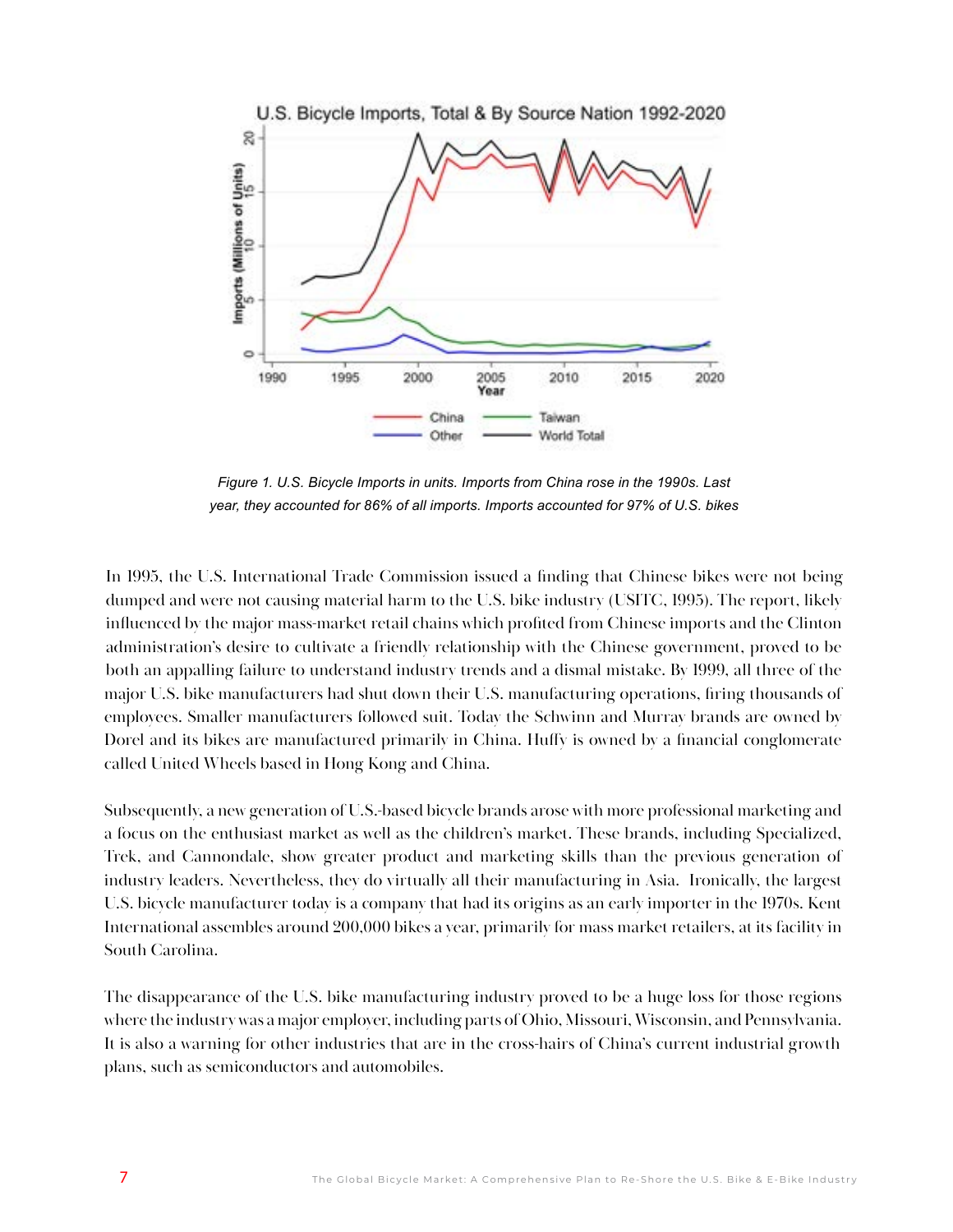## **How the European Bike Industry Rebuilt Local Production**

The experience of the European bike industry over the last 30 years provides a fascinating lesson for American political and business leaders. The European bike industry fought back against subsidized Chinese imports, won the regulators at the European Commission over to their side, and today have a vibrant and growing bicycle industry.

Many European nations have had a strong bicycle industries for over a century. When Chinese imports rose quickly in the early 1990s, European producers came together to petition the European Commission (EC) for anti-dumping action to slow down the flood of Chinese imports. The Commission is the executive and administrative arm of the 27-nation European Union. The Commission's process for investigating anti-dumping cases is more more direct and moves faster than the U.S. process. The U.S. process, managed by the International Trade Commission, is more adversarial. It involves more lawyers, and more time and money, giving importers a great opportunity to argue their case and prevent a meaningful resolution.

The EC process is designed to be more favorable to EU-based producers, reflecting the consensus in Europe that protecting EU-based production is a priority. There is also a political dimension: the Brusselsbased Commission desires to show the 27 national governments that it is capable of protecting European interests. In 2018, the Commission beefed up its antidumping powers, streamlining the process to make it even faster and more transparent. Announcing the revised process, Commission president Jean-Claude Juncker said: "We are not naïve free traders. We have shown our teeth when we had to by adopting antidumping and anti-subsidy measures. And now we have new and improved trade defense rules in our arsenal to face down some of today's challenges in global trade. Make no mistake—we will do whatever it takes to defend European producers and workers when others distort the market or don't play by the rules."1

In 1993, the European Commission levied its first anti-dumping duties against Chinese bicycles. It has since renewed those duties every five years, including most recently in 2019. The duties are on a variable scale, but most Chinese bike importers pay 48.5% duty to ship a bike into the EU area. It later extended the tariffs to imports from several southeast Asian countries, as well as Sri Lanka and Tunisia, when European producers demonstrated that Chinese manufacturers were trans-shipping bikes through those locations.

The result of the anti-dumping actions was a recovery and steady growth in the European bike manufacturing industry. Immediately after the antidumping duties were imposed, imports from China fell sharply. According to data from the European manufacturers' trade association CONEBI, last year the EU produced 14.5 million bikes out of a total market of 22 million units, for a market share of 66%.

That is a dramatic contrast with the experience in the U.S., where the failure to impose substantial duties allowed Chinese bikes to take over the market. "Without the antidumping measures on China, there would be zero production in Europe, just as there is in the U.S. today," comments Moreno Fioravanti, president of the European Bicycle Manufacturers Association (EBMA).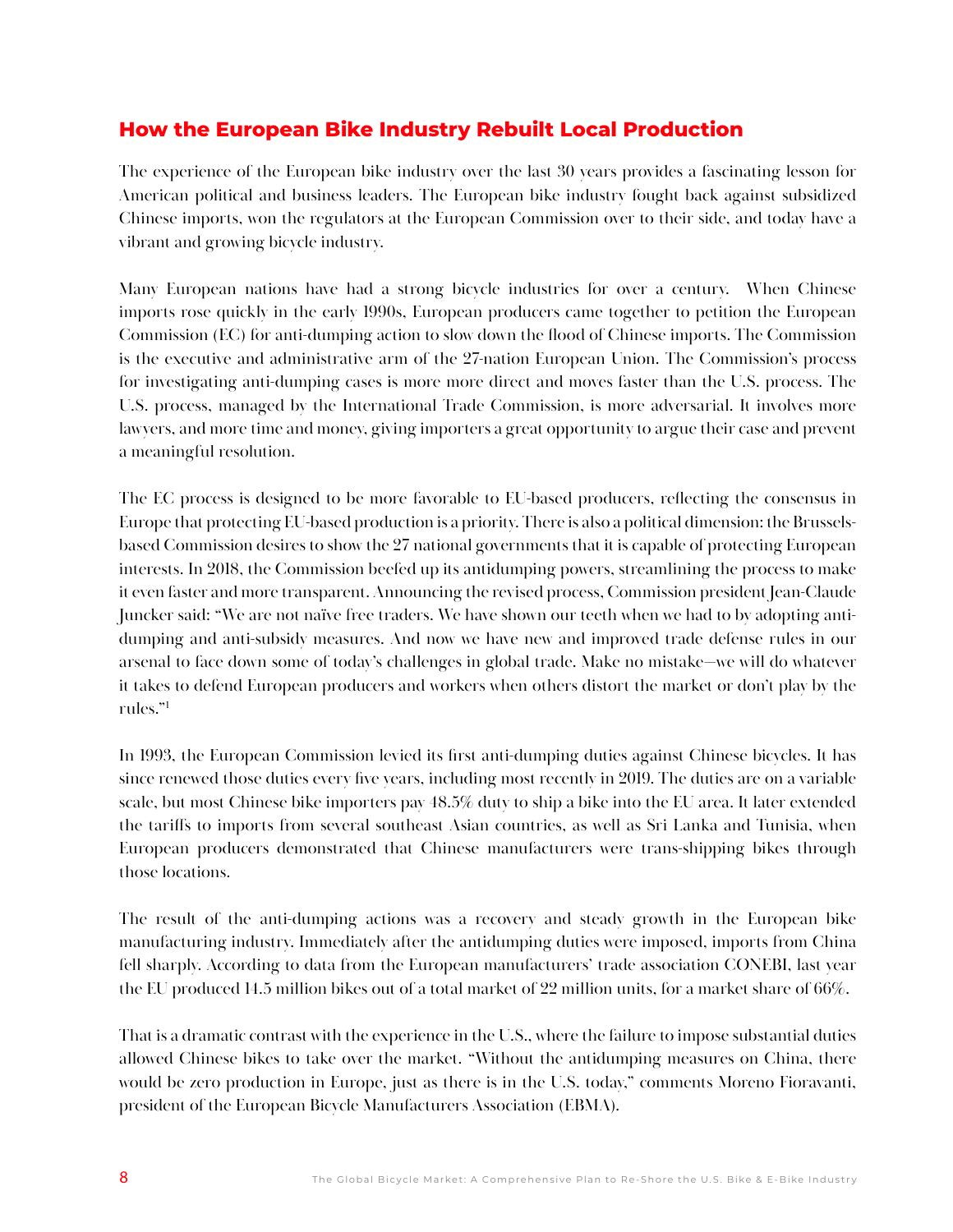# **The E-Bike Accelerates into the Market**

The rise of the electric bike (e-bike) is the most important innovation in the global bicycle market in many years. Initially invented by American tinkerers in the 1890s, the concept of an electric motor on a bike was abandoned until the 1990s, when Japanese innovations in small, light lithium-ion batteries made it practical. In the early 2000s, nations with strong biking cultures such as the Netherlands and Denmark began to embrace e-bikes, and sales took off.

From the point of view of the bike industry, an e-bike offers more revenue and more profit. Where children's bikes retail for \$100 to \$500 and adult bikes from \$500 to \$1000, e-bikes today start around \$1,000 and go up as high as \$10,000, with some of the most popular models from U.S. brands retailing in the \$2,000 to \$4,000 range. Even more important than the revenue and profit opportunity though is the fact that e-bikes broaden the market for biking. An e-bike can make a hilly city like San Francisco as easy to cycle across as a flat city like Amsterdam. E-bikes are purchased by non-athletes, by commuters who don't want to arrive at work soaked in sweat, and by older people seeking a moderate amount of exercise.



In the European Union e-bike sales surpassed one million units in 2014 and have grown at double-digit rates every year since then. Unsurprisingly, Chinese producers were quick to seize this new export opportunity. In addition to subsidies on bike production, Chinese e-bike producers also benefited from the support the Communist government gives to battery and electric motor producers. These are core technologies for the electric vehicle (EV), the emerging automotive category that figures in China's Made in China 2025 plan of high-priority industries for the future.

In 2014, Chinese imports of e-bikes into Europe began to rise, reaching some 40% of the market by 2017. Once again, Fioravanti's EBMA launched a case at the European Commission charging Chinese exporters with dumping. The Commission opened its case in December 2017. The EC announced its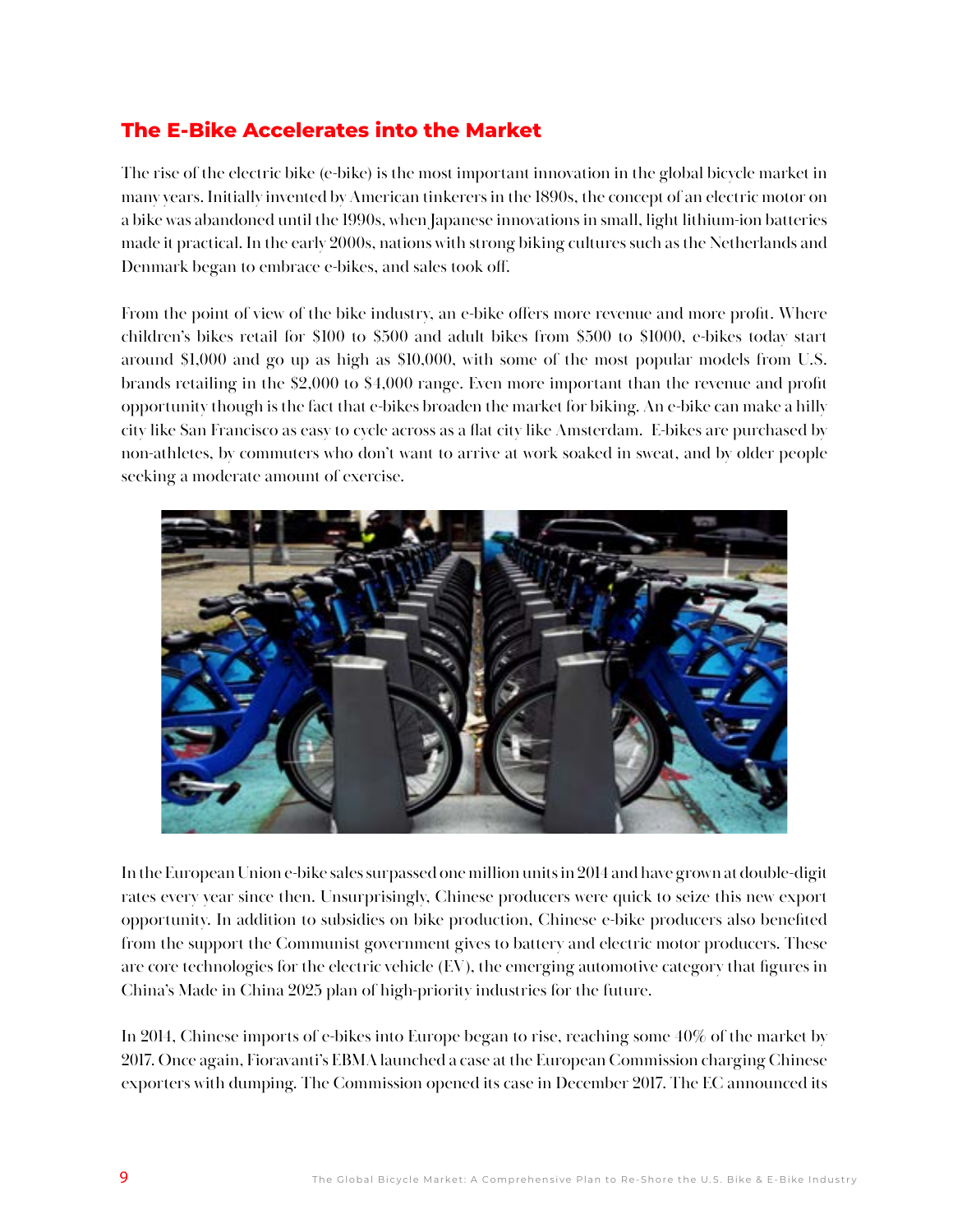ruling in July 2018, finding that China was dumping e-bikes. It announced preliminary duties which were confirmed in January 2019 for a period of five years. European Commission duties on Chinese e-bikes are steep, ranging from 18.8% to 79.3%. They are lower for Chinese companies that build bike plants within the EU. Most of the importers are subject to duties at the higher end of that scale.

In a 2019 statement, Fioravanti commented: "There is a direct correlation between the provisional trade measures of July 2018 and a drop in dumping. Chinese e-bike exports to the EU fell from an average of 100,000 per month in the first half of 2018 to less than 15,000 per month in the second half. EU trade defense instruments clearly work and today's landmark decision will bolster a win-win situation for EU industry, traders, consumers, and the environment." (EBMA, 2019)

Fioravanti was proved right. E-bike production in the EU has risen strongly in each of the last three years by more than 50% a year to reach 4.5 million units last year. Meanwhile bike imports (including e-bikes) have stayed in a narrow range of 6.5 million to 7.5 million units (out of total EU bike sales of 22 million last year). Holding imports in check is an achievement, as China is estimated to have total production capabilities for 130 million bikes, some 10 million more than total estimated world demand, and Chinese bike producers and the Chinese Communist Party's 13th and 14th five-year plans specifically instruct Chinese bicycle producers to increase production and exports annually.

The result of EU import restrictions has been a European-wide boom in bike and e-bike production. As Figure 2 shows, the EU had a 69% share of EU bike production in EU consumption last year. The figure was even higher for e-bikes, at 85%. The industry now accounts for some 60,000 jobs in bike and e-bike manufacturing, with another 60,000 indirect jobs in companies supporting bike manufacturing. Bike assembly manufacturing businesses are growing in traditional bike producing nations like Germany and Italy and also in newer countries on the periphery of the EU where costs are lower.



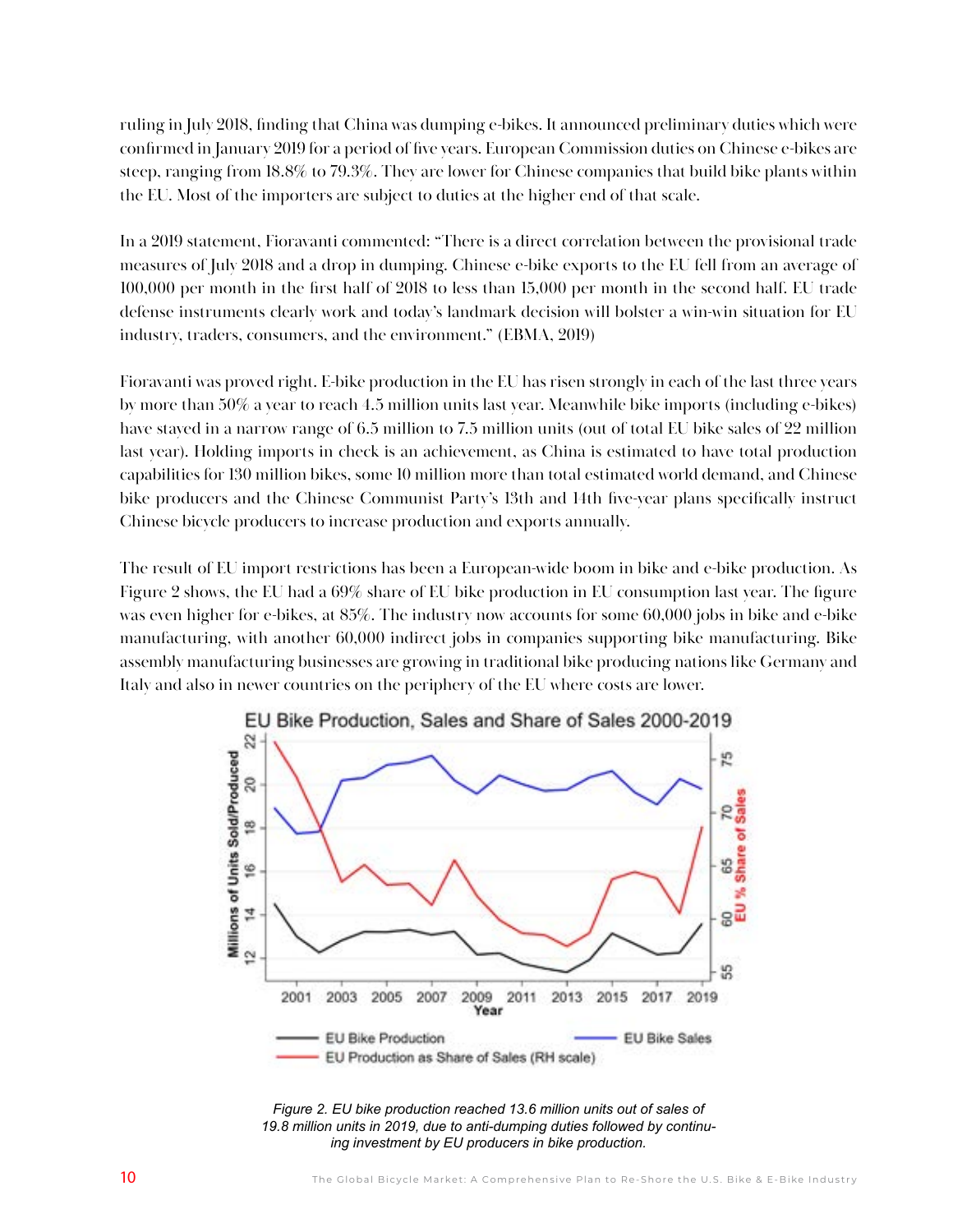

*Figure 3. EU e-bike production achieved an even higher local market* 

#### **Increased EU Production Benefits Many EU Member Nations**

Portugal is the biggest EU success story in bicycle production. This relatively poor nation of just 10 million people has been seeking to diversify away from its dependence on agriculture since it entered the EU in 1986. Around 15 years ago, bicycle companies began to move to Portugal as a cost-effective production location with a committed workforce. The Portuguese government supported this industry, with grants paying for 50% to 100% of the investment in bike or component manufacturing equipment. According to official EU data, Portugal assembled 2.7 million bikes in 2019, making it the EU's largest bike producer.

The area around the city of Agueda, located 50 miles southeast of Porto, has become known as Portugal's "Bike Valley." Gil Nadais, Secretary-General of Portugal's bicycle trade association Abimota, says that today Portugal has about 100 companies working in the bike industry with 4,000 direct employees and 15,000 sub-contractors supporting bike manufacturing. American bicycle part maker SRAM has made chains in Portugal for years. In July this year, it moved its pedal manufacturing operation from Taiwan to Portugal. It has plans to shift other component production out of Taiwan to Portugal soon. The growth of component manufacturing within Europe is an important sign of growth in the European industry as final assembly is a relatively small part of the value of a complete bike. A larger share of the revenue, value-added, and innovation is in the components.

"Each year, we have three to five new companies opening their doors in Portugal," says Nadais. "The industry is getting bigger, the complexity is growing, and there is growing IT [information technology] in the products."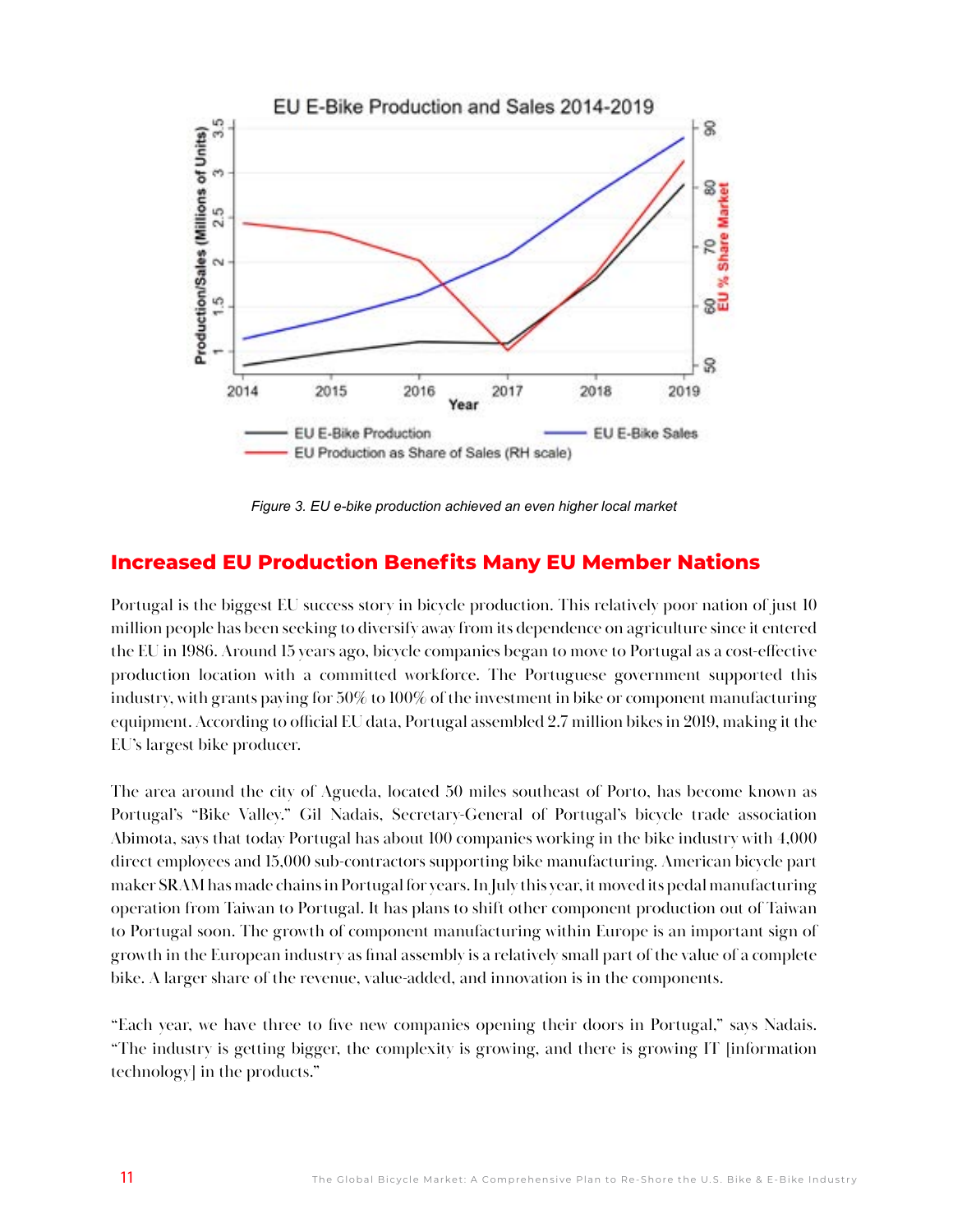The European company that has done the most to drive the growth of the European bike industry is Decathlon, a French big-box out-of-town sporting goods retailer, analogous to America's Dick's Sporting Goods. Decathlon has 1,700 stores in 65 countries. Using its retail clout, Decathlon began partnering with manufacturers to build bicycles in the early 2000s. In 2006, Decathlon Bicycle Business Unit Director Didier Morelle partnered with small Portuguese manufacturer RTE to expand bicycle assembly in Portugal. Today, RTE builds 1.4 million bicycles a year in Portugal, exporting over 90% of its output.

Morelle singles out two key policies that have made it possible for Decathlon and its partners to expand bicycle production in Europe. First is the antidumping duties, which have kept imports down to reasonable levels. Second is the European Commission's policy of allowing bicycle parts into Europe at reduced or zero duties, provided they are used to assemble complete bikes.

"This makes it possible to build a successful assembly business," Morelle says. "And as you achieve the capability to make the parts yourself, you raise the rate [of duty on imports]." The exemption from duty for parts used to assemble a bike has proved to be a clever, strategic approach to rebuilding European bike manufacturing. The policy recognizes that many components will take longer to re-shore but assembly can be re-shored now with the right policies.

Morelle also stresses the importance of achieving economies of scale in production. He says a cost-effective bike facility should have six or seven-figure production capacity, and ideally at least five processes under one roof. Such a facility would employ about 800 workers. The typical processes in this facility include frame production and painting, rim production, wheel assembly, and final assembly.

"Our philosophy is to do the manufacturing close to the customer," Morelle says. This year and next, Morelle is focused on duplicating Decathlon's Portugal bike manufacturing facility in Romania and Poland. Bicycle assembly is moving to the low-wage nations on the edge of the European Union, while production of the high-value parts, like electric motors for e-bikes, is thriving in high-wage nations like Germany.

## **Technological Progress**

The presence in Europe of a stable, large bike industry, boosted by the optimism surrounding the e-bike market, is leading to investment in bike and e-bike technology. The investment and progress in Europe contrasts with the situation in the U.S., where what innovation there is focuses more on product features than core technologies.

Carbon fiber is a lightweight, high-tech material with applications in aerospace, defense, sports, automotive, and recently wind power industries. Japanese companies dominate the carbon fiber production industry (Cook and Booth, 2017). The U.S. is the world's number one producer due to requirements that U.S. defense suppliers must manufacture in the U.S. But China made carbon fiber research, development, and manufacturing a priority in its 13th Five Year Plan for 2015-2020 and will likely continue to focus on it in subsequent five year plans.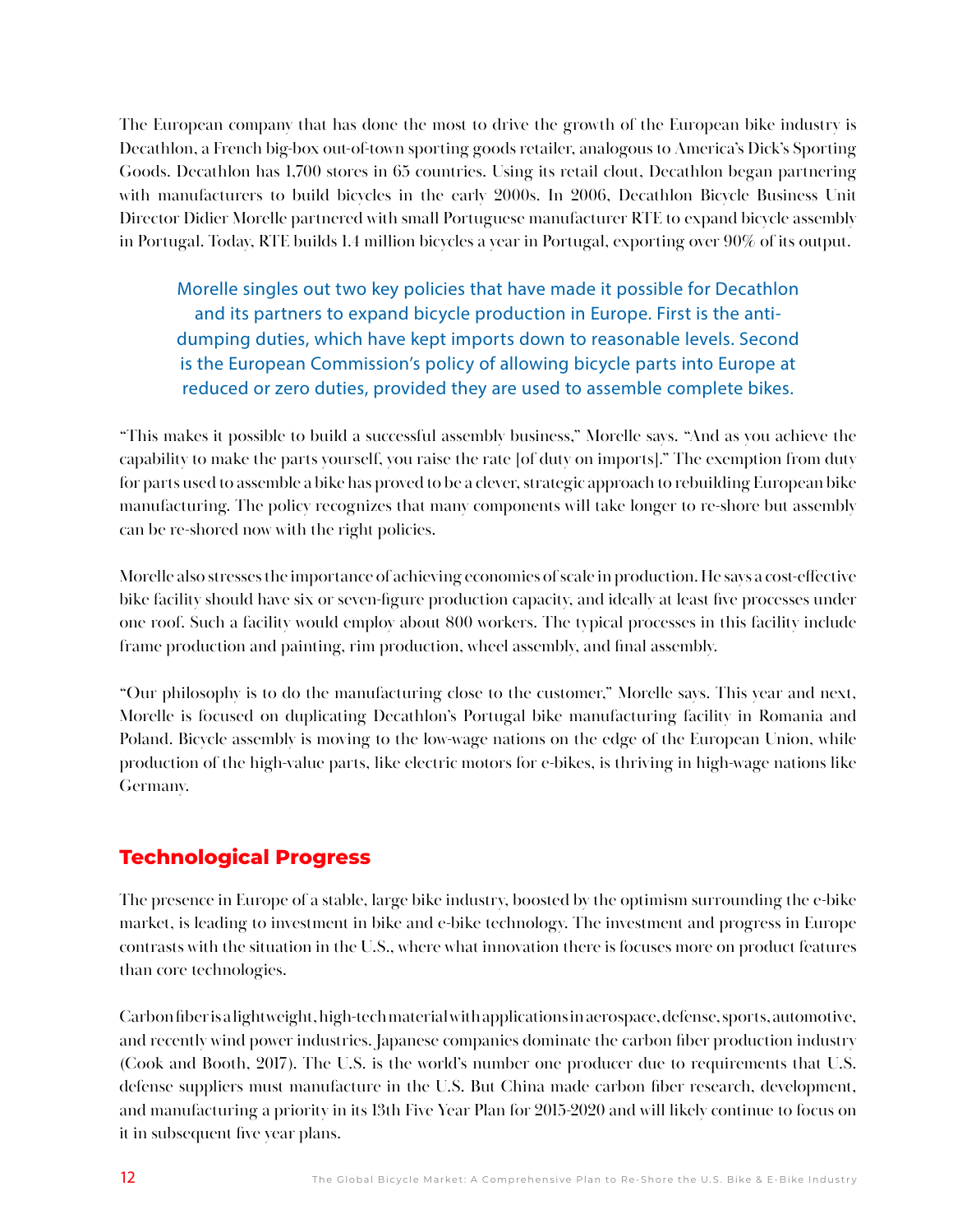

Since American cyclist Greg Lemond became the first Tour de France rider to win the race on a carbon fiber-framed bike back in 1989, carbon has played a growing role in racing bikes. However, today nearly all of the carbon fiber and carbon frames are produced in Taiwan, with a growing number in China. The good news is that with the resurgence of the European bike industry, three carbon fiber manufacturing projects have been unveiled in Europe in recent months. One is in Portugal, in Vouzela only a few miles from Agueda. Another is in Belgium. The third is an expansion by Bianchi, a historic Italian maker of racing bikes that today depends on Taiwan for its frames.

In August, Bianchi's CEO Fabrizio Scalzotto told an Italian newspaper the company would quadruple its output within a year, funded by a  $E10$  million (\$11.8M) investment plan including a pilot program to build its own carbon frames. The huge delays caused by pandemic shutdowns in Asia and shipping congestion prompted Bianchi's actions. "The dependence on foreign supplies is no longer sustainable," Scalzotto told the newspaper. "Together with the corona pandemic, this has resulted in lead times which vary between 500 and 700 days. On the other hand, the Chinese divested following the trade war with Washington and were forced to relocate to other Far East countries, which do not guarantee the quality and flexibility. The time is right to take production back in our own hands."

The bike industry is small compared to the massive scale of the global aerospace or renewable energy industry, yet there are always synergies when multiple industries share similar technologies. Carbon fiber, electric motors, and lightweight lithium-ion batteries are three such examples. In Portugal, the presence of a growing bike industry is increasing interest among young engineers in these products and technologies. Local technical schools and universities are offering more courses in these technologies.

Fioravanti of the European EBMA trade association highlights tracking systems as a key area for technological progress in the bike industry. All e-bikes are equipped with a bike computer and the ability to add GPS tracking to these computers promises to offer solutions that could reduce bike theft. If automobiles are also equipped with GPS tracking, it could provide a way to track hit and run drivers who cause bike accidents. Theft and accidents are two factors that make consumers wary of bikes. Reducing those problems could reduce harm to bike riders and benefit the industry too.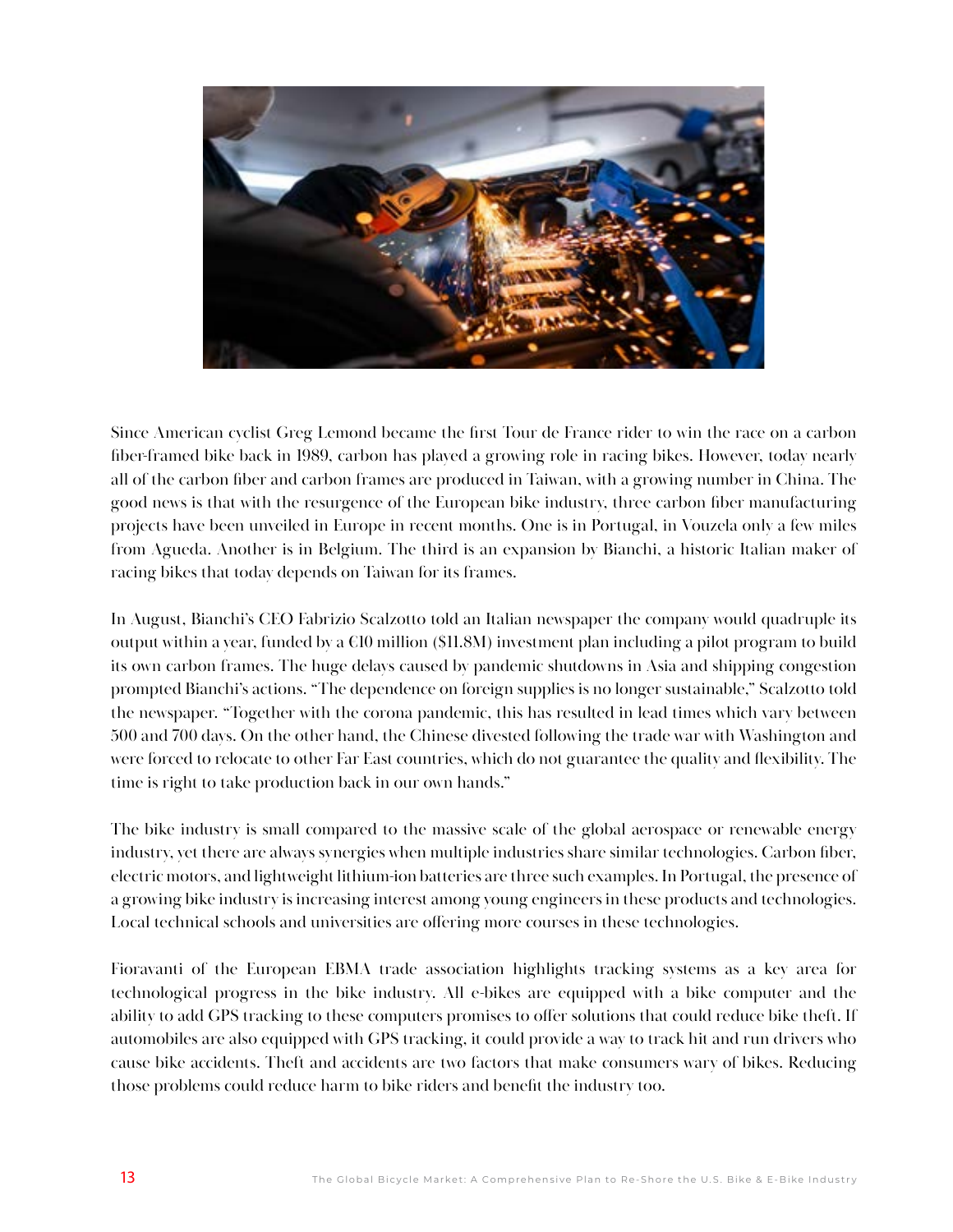# **Manufacturing Bicycles Profitably…Even in High-Cost London, England**

Even in the United Kingdom there are signs of life in the bicycle manufacturing industry. In the early 1980s, engineer Andrew Ritchie developed an innovative folding bicycle aimed at urban professionals. He built the first 50 bikes in his bedroom with the help of a friend. In the 1990s, a disastrous decision to partner with a Taiwanese company led to stolen intellectual property, several court cases, and five Taiwanese men eventually convicted and sentenced to prison for theft.

Businessman Will Butler-Adams took over as CEO of Brompton Bikes in 2008, brought all assembly back to the UK, relocated it in a larger factory on the outskirts of London, and increased the variety of Brompton models, while retaining the distinctive swooping curve of the top tube. Brompton has carved out a global niche as a premium folding bike for urban commuters. The ability to fold the bike up in less than a minute and take it upstairs to an office is a key selling point popular in any city where bike theft is a problem.



The pandemic gave a further boost to Brompton's sales, which reached \$105 million in 2020. Last year the company added 150 to its workforce. This year it is continuing to hire and focusing on marketing a folding Brompton e-bike. The company pays well and all employees get a profit share. "The people we are hiring are braziers, software engineers, electrical engineers, and marketers," says Butler-Adams. Brompton exports 75% of its production to 48 countries. Says Butler-Adams: "We sell bikes in Shanghai and Beijing. This sector has huge opportunity. It is not only good for the environment, it is a way to deal with obesity and mental health."

Butler-Adams lobbied for the British government to install its own anti-dumping regime once Britain left the European Union last year. It has done so, and there are duties on Chinese imports into Britain as in the EU. "A bicycle is not a toy," says Butler-Adams. "You can kill yourself on a bike. We need to keep out cheap unsafe products for consumer safety reasons. But we should not over-protect. On a level playing field, with fair trade, we can compete with anyone. Keep the market growing and the entrepreneurs will come."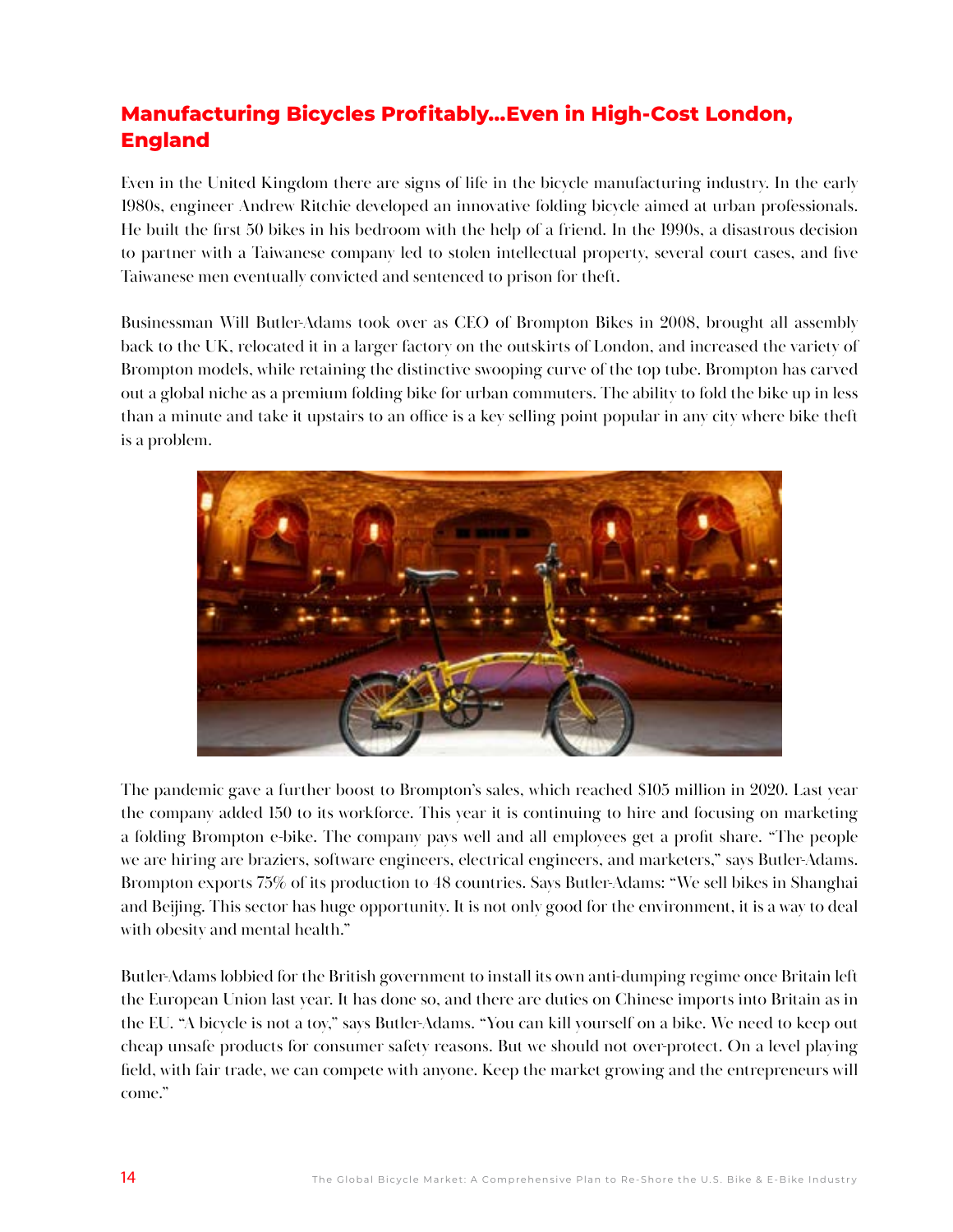According to Eurostat figures, last year four EU countries each produced more bicycles than the U.S., based on the estimate that the U.S. produces around 500,000 bikes a year (see Figure 4). Portugal, number one on the EU list, produced 2.7 million bikes—five times as many as the U.S despite having a population of only 10 million and average annual wage less than half that of the U.S. The other nations exceeding the U.S. in bike production were Italy, Germany, and Poland.



# Leading EU Nations in Bicycle Production 2020

*Figure 4. Nine EU nations, from Portugal to the Netherlands, produced more bicycles last year than the U.S.*

#### **E-Bikes, Climate Change Could Propel U.S. Bike Market**

The strong worldwide growth of the e-bike market since 2014 illustrates the power of this new product category to create a new niche in transportation. Data from city bike-share managements document the attractions of the e-bike. For example, in New York City, e-bikes now represent just under 20% of the 19,000 bikes in the ride-share Citi Bike network. According to a New York Times report, the average e-bike gets nine rides a day compared with just 3.5 for pedal bikes, despite the higher cost of renting an e-bike.

One of the driving forces for e-bike sales is the beneficial environmental impact of e-bike travel. The Environmental Protection Agency (EPA) estimates $^2$  that the average car in the U.S. emits 404 grams of carbon dioxide per mile, or 4.6 metric tonnes a year. An academic study by researchers at Portland State University (McQueen, MacArthur, Cherry, 2020) estimated that an individual e-bike owner would reduce carbon dioxide emissions by 225 kilograms a year, and if 15% of car trips were replaced with e-bike trips, U.S. carbon dioxide emissions from passenger transportation could be reduced by 12%. According to some surveys, more than half of U.S. car trips are two miles or less, suggesting e-bikes are a realistic alternative for many trips. Climate-conscious Americans are increasingly asking why they should use a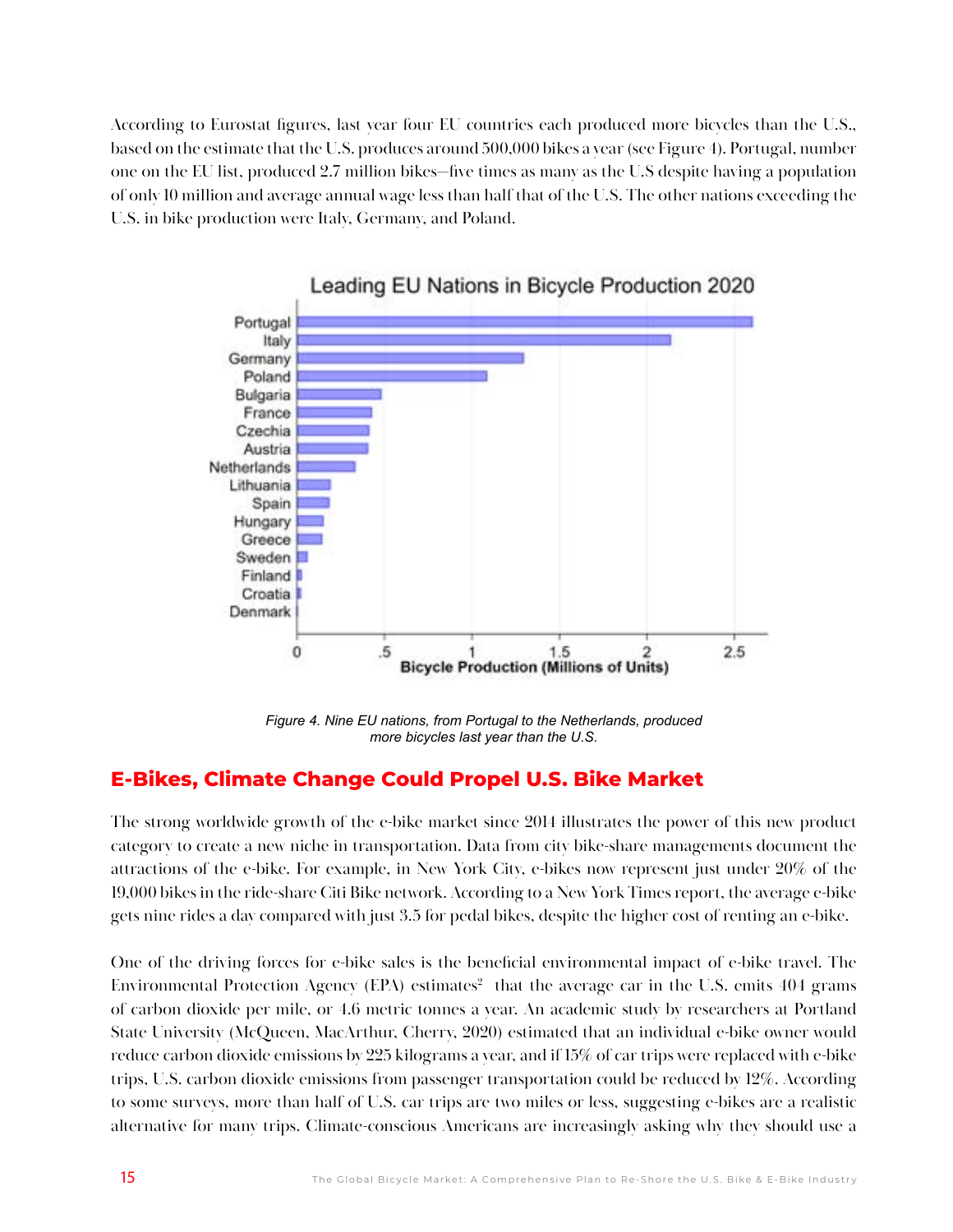5,000 pound vehicle, even if powered by an electric motor, for a short shopping trip, when an e-bike can serve the purpose at far less cost to their pocketbook and the climate. The e-bike industry is playing into this opportunity by building out a growing number of so-called cargo bikes, designed to carry packages, grocery bags, and small children.

Growing concern with the climate has led many city governments to prioritize building more bike lanes to make biking safer and encouraging car users to switch to bikes where possible. Since 2006, New York City has more than doubled the stock of bike lanes to over 1,200 miles,<sup>3</sup> with plans to add 250 miles of protected bike lanes (lanes between a line of parked cars and the sidewalk) within the next six years. $<sup>4</sup>$ </sup> New York and other city governments have been inspired by Paris, where Mayor Anne Hidalgo took office in 2014 and embarked on a plan to turn Paris into a "green" city where one could "experience Paris at the rhythm of a bicycle." Her administration has doubled the stock of bike lanes, banned cars



from the left bank of the River Seine, closed off dozens of streets to cars, added 10,000 parking places for bikes, and plans to eliminate 72% of Paris's on-street parking places for cars. Her office quotes as evidence of success the fact that car trips in Paris are down 5% from 2010, while bike trips rose 54% in 2019.<sup>5</sup> She won re-election easily last year and recently declared herself a candidate for the French presidency in next April's elections.<sup>6</sup>

For the bike industry the combination of mass adoption of e-bikes and growing public desire to address climate change suggests that the 2020s could be a fantastic decade for bike sales growth. The combination of a broader market for the product, based on the appeal of e-bikes to the millions of non-athletes, the psychological satisfaction of doing something about the climate in one's daily life, and the higher average price of e-bikes could add up to a historic boom in the business. As an illustration, last year the Netherlands became the first nation where e-bikes reached sales parity with traditional bikes, each accounting for half the nation's sales of 1.1 million units.7 But since the average price of an e-bike is much higher than a traditional bike, total bike/e-bike sales revenue in the Netherlands rose 33%.

The implications for the U.S. economy are significant too. The European Union's bike market is roughly the same size as that of the U.S. With some 60%-80% of the market held by local producers, the EU industry accounts for some 60,000 direct and 120,000 total manufacturing jobs. The benefits of a local manufacturing industry include more good-paying jobs and prosperity in local communities, many of which are today "job deserts," suffering from a shortage of good jobs and an excess of low-paying service sector jobs (which more and more Americans appear to be spurning). Another benefit is increased research and development in an industry that has growing synergy with electric vehicles and other industries in the new "green economy." Finally, a domestic U.S. bike manufacturing industry would reduce our dependence on China.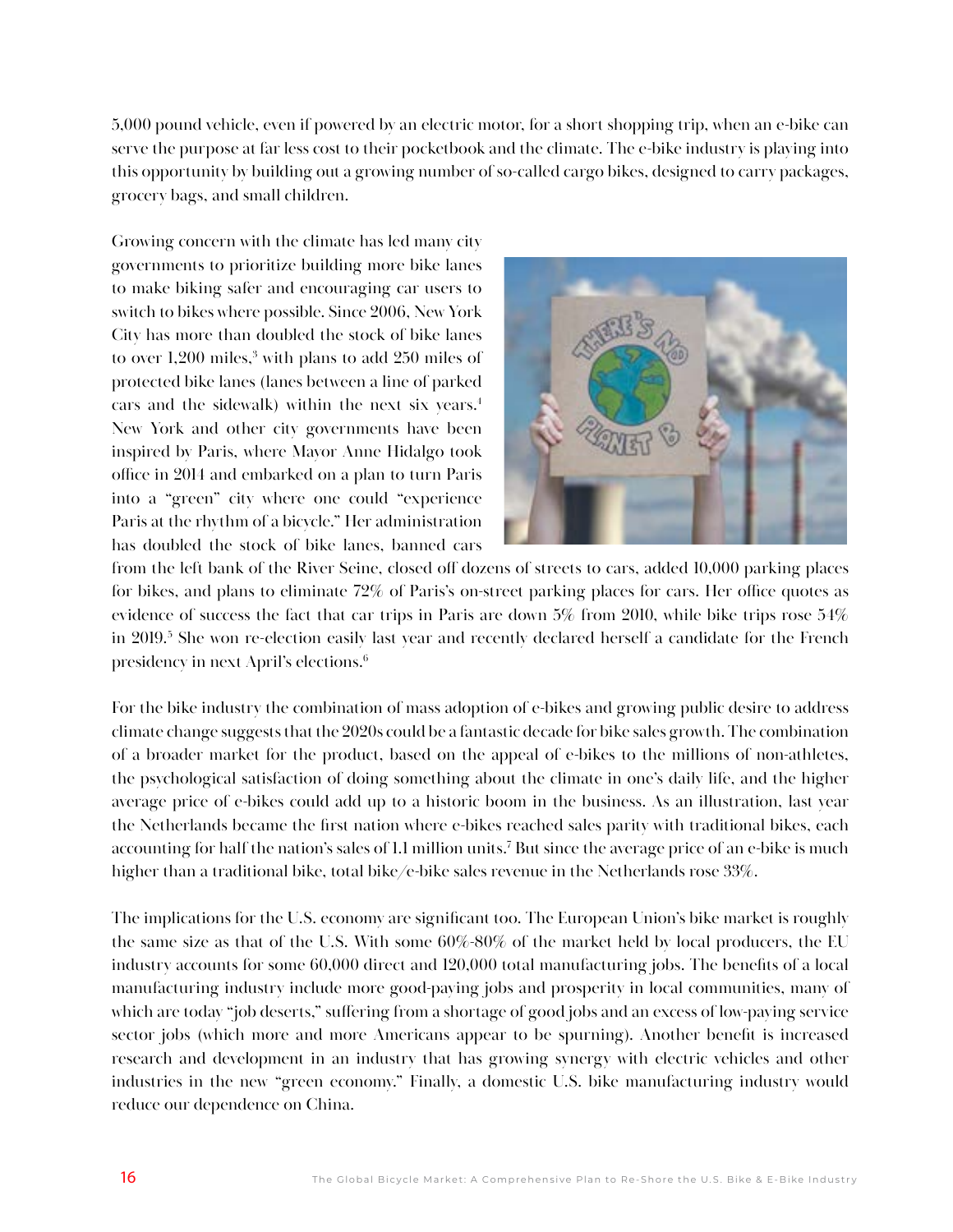## **A Strategic Approach to Re-Shoring**

There is growing consensus that allowing so much manufacturing capacity to leave the U.S. in the last 30 years has been a terrible mistake. It has given us greater income inequality, led to hundreds of deprived, depressed cities and towns across much of the country, and contributed to social and political polarization.

President Trump's Section 301 tariffs on China shifted some manufacturing out of China but was insufficient to re-shore manufacturing production to these shores. In many industries, our production capacity has fallen so low that levying tariffs, at virtually any level, is simply not enough. A strategic approach is necessary.

A large tariff, or anything short of an outright ban on imports (which consumers will not accept) will founder on the fact that Asia today has a logistical chokehold on the U.S. bike industry. U.S. industry will not break this chokehold all at once. It must be done slowly, steadily, in step-by-step fashion. Each investment in U.S. bike manufacturing must prove to be profitable in a reasonable time (say 2-3 years). No company will invest in a complete production process because the 100-plus parts and components in a bike are too complex for any one company to undertake all at once. The U.S. must begin to rebuild a bike manufacturing ecosystem by focusing on the steps in the production process that can achieve profitability relatively rapidly. They must also be resistant to any effort by Chinese companies to choke off production. Finally, they must be a step down the path towards further reshoring activities.

Final bike assembly is the part of the manufacturing process that best fits these requirements. Final assembly operations can be erected here relatively quickly, and provided the international trade environment is supportive, generate profits for U.S. manufacturers. U.S. manufacturers can leverage their relationships with wholesalers and retailers to know they have a secure customer base for the bikes they assemble. As this business grows and establishes a firm footing, the assemblers can then identify parts and components they can next begin to manufacture here in the U.S. Over a time period of ten years, the U.S. could have a thriving bicycle manufacturing industry with concentrations of production and talent in multiple key segments of the industry.

The strategy should be developed with specific targets. For example, we could set a target that within five years, 30% of U.S. bikes purchased in the U.S. should be assembled here. Such a target imposes a sense of urgency, and a yardstick for measuring success on the public sector and private sector participants in the project.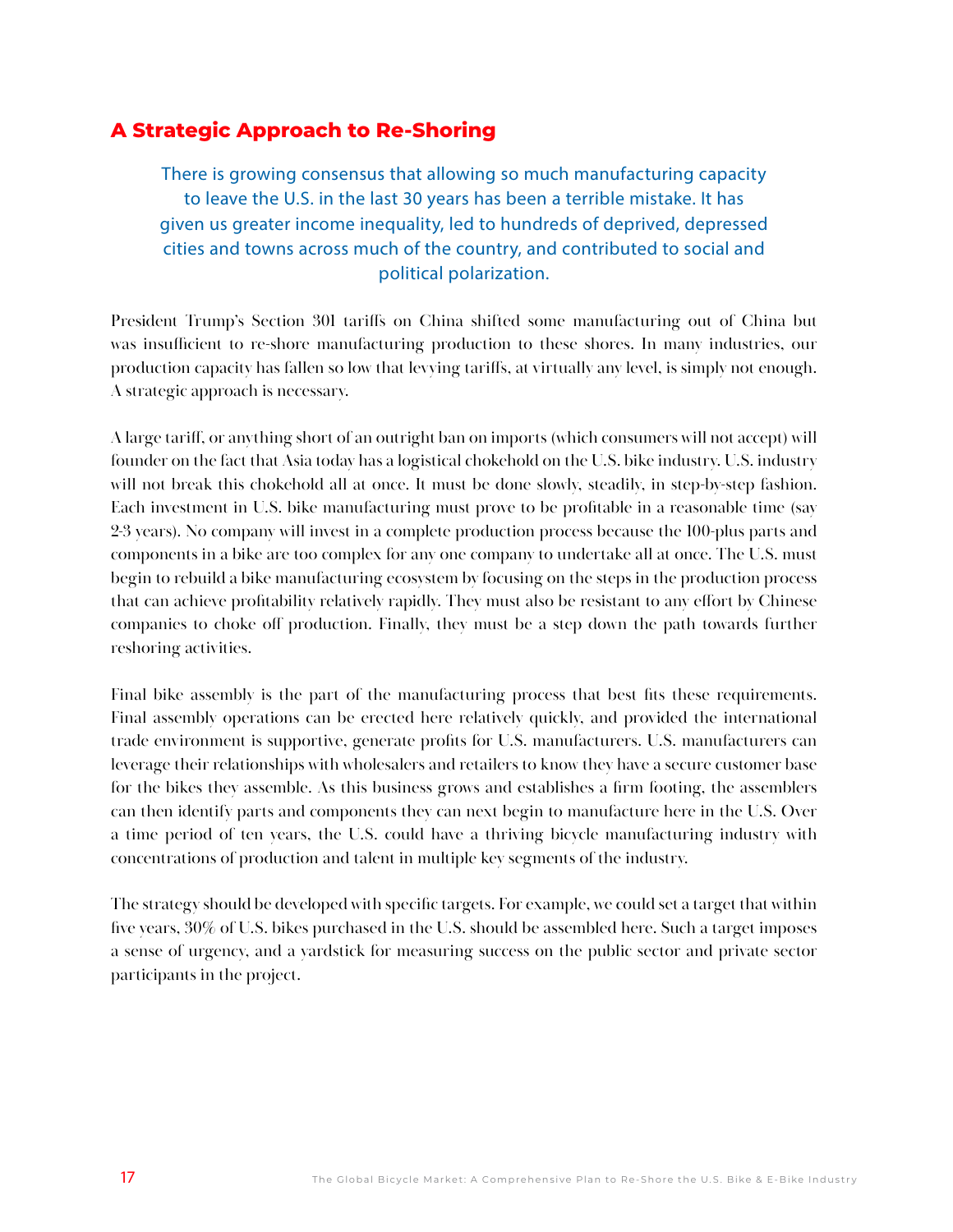## **Benefits of Re-Shoring**

The benefits of re-shoring U.S. bike and e-bike production come in multiple forms: good-paying jobs and new businesses, synergies with other industries, more funds for research and development.

Good jobs and regional economic growth. Bicycle manufacturing relies on semiskilled workers for much of the assembly, painting, testing, and quality control work. It is an excellent occupation for Americans without four-year college degrees (about 68% of American adults do not have a bachelor's degree). Many of the communities where bicycle production once thrived are today "job deserts," with declining populations and too much local employment in poorly-paid retail or leisure/hospitality occupations. The current locations of the bicycle industry, including parts of South Carolina, Wisconsin and Illinois, and the city of Detroit, are all depressed areas that could profit greatly from a manufacturing revival.

Benefits for minorities. Many of the bike manufacturing facilities that thrived before the 1990s shutdown had high percentages of minority employees. Minorities suffered disproportionately when these plants shut down. The largest bike manufacturing facility in the U.S. today, Kent International's Manning, South Carolina facility, has a high proportion of women and African-American employees. This and other facilities that would benefit from an industry revival would likely continue to rely on minority employees.

Research and development. With the rise of the e-bike, technology is becoming more deeply embedded in the bike industry. Computer control, GPS navigation, anti-bike theft technology, and lightweight materials are technologies that differentiate companies from the competition. Highly differentiated companies are the ones that succeed in the market, generating more wages, profits, and growth. Relying on foreign producers limits the U.S. industry primarily to a brand marketing operation. The rise of the e-bike already threatens to leave U.S. brands behind in the technology race. Bringing manufacturing back to the U.S. will enable us to take our rightful place in the technology competition with Europe, Japan, and Taiwan/China.

Control our own supply chain. Today, in late 2021, it is common to find that many bike models are not likely to be available in U.S. bike shops for one to two years. Incredibly, bike dealers are quoting 2023 delivery dates for certain models! Today's supply chain is dependent upon tiny parts from countries like Malaysia and Vietnam, which have done a poor job putting anti-COVID measures into place and are now paying the price by halting factory production. In addition, some complex bike components are only available from one or a very small number of suppliers, who are unable to cope with the recent surge in demand, adding further delays to delivery times. Finally, many well-known U.S. bike brands suffer from being dependent upon their direct competitors for final assembly of their products. Giant is a Taiwanese-Chinese bike manufacturer with some of the world's largest bike assembly plants. It assembles bikes for some of its direct competitors including American brands. In times like today of overburdened factories, it would not be surprising to find that it is favoring its own brands ahead of the American brands it produces. By beginning today to re-shore our supply chain, we can regain control over our own fate. We must target the components and parts that have been the greatest bottlenecks in the 2020-2022 bicycle capacity crunch, while at the same time developing realistic logistical solutions to keep the supply chain efficient and economical.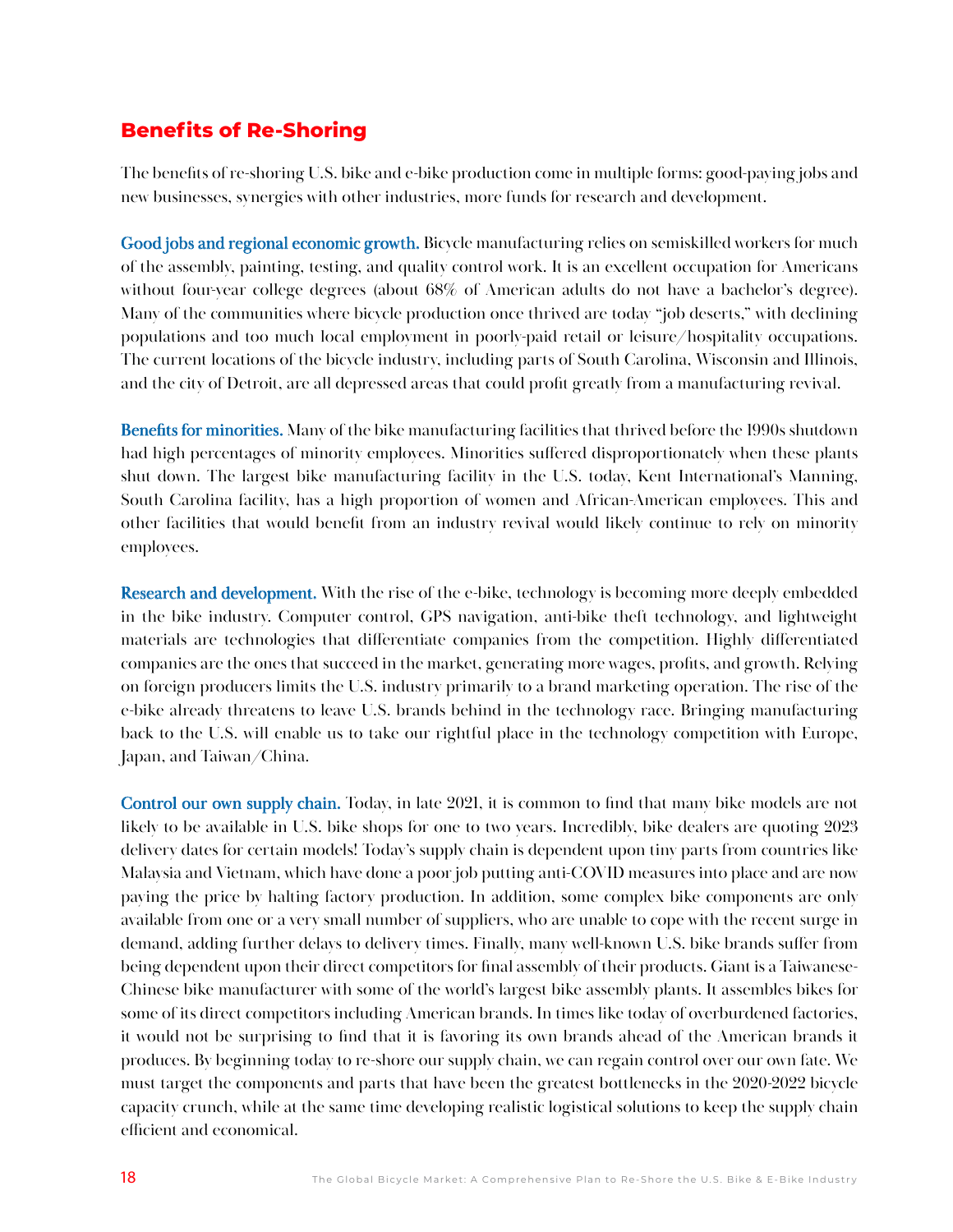Health and Safety. China is notorious as the source of many poor quality products, often in blatant violation of U.S. health and safety standards. Three examples illustrate the problem:

- U.S. ride-sharing company Lyft paid \$250 million in 2018 to buy a startup called Motivate, which provided e-bikes to large U.S. cities for their city-owned bike-rental service. In April 2019, Lyft was forced to recall and replace e-bikes from the bike-rental services of New York, San Francisco, and Washington, DC due to multiple cases of malfunctions in the front brake which threw riders from the bike.<sup>8</sup> In one case, according to the New York Times, a rider broke his hip.9 Only three months later, Lyft was forced to issue another recall, this time because batteries on the Motivate-designed, China-manufactured bikes were catching fire.<sup>10</sup>
- In October 2020, exercise equipment maker Peloton was forced to issue a recall for 27,000 of its bikes after the U.S. Consumer Product Safety Commission found 120 reports of pedal breakages, with 16 breakages resulting in injury.<sup>11</sup> The bikes were manufactured in Taiwan. Bike pedal breakages are usually due to defective pedal spindles. It is likely the spindles were manufactured in China.
- In January 2021, the U.S. Customs and Border Protection agency announced it had seized 600 bright pink girl's bikes arriving at the port of Baltimore from China due to excessive levels of lead in the paint on the bike frame. The bike's manufacturer, Dripe-X, made no comment to Bicycle Retailer magazine, which reported the story.<sup>12</sup> In the U.S., lead paint has been banned since the 1970s as a cause of brain damage, especially dangerous for children and pregnant women. An American company would have apologized and assured consumers it had safety precautions in place to keep lead paint out of its products. China-based Dripe-X apparently saw no need to issue any such statement. Dripe-X bikes are sold on Amazon.

# **A Ten-Point Plan for Re-Shoring Bike and E-Bike Production**

This ten-point plan provides a guide for policymakers to a program that can rebuild U.S. bike manufacturing, leading ultimately to a 30% market share of locally produced bikes and e-bikes within five years, and a 50% share in ten years. It will attract the support of eight U.S. bicycle manufacturers, including Kent International, the largest U.S. bike manufacturer today, with a plant in South Carolina. Our model calls for the U.S. to reach 5 million bikes assembled here within five years, creating 5,000 direct jobs and another 5,000-8,000 indirect jobs. The vast majority of these jobs will be in depressed U.S. regions and many jobs will go to people of color, at wage and benefit packages superior to most of the jobs currently available in those regions.

## 1. Target final assembly first and frame manufacturing second.

Final assembly of a bike is a practical and important part of the production process that can be done cost-effectively in the U.S. The cost of assembly is some \$30-\$60 per bike, around 10% to 20% of the manufactured cost of a bike and some 5% of the cost of an e-bike. The higher cost of U.S. labor would be somewhat offset by a combination of reduced shipping costs, higher automation in the U.S.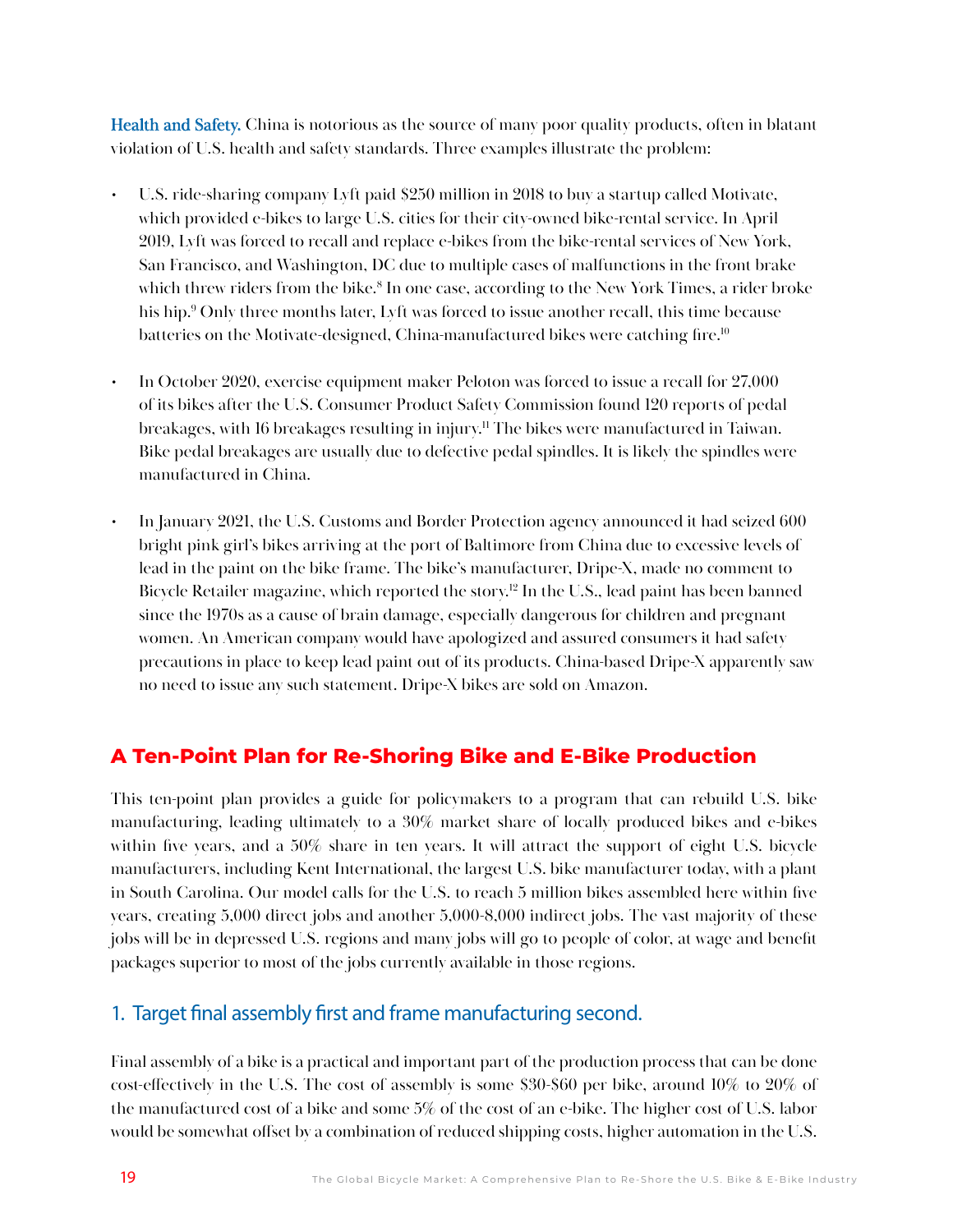assembly plants, and shorter supply chains and delivery times. The technology of final assembly is well understood by U.S. bike manufacturers and former manufacturers. It represents the most cost-effective way for the U.S. to quickly build up a manufacturing presence.

Subsequently, frame manufacturing including painting, and wheel manufacturing should follow. These are large parts which are more economically built here instead of being built 6,000 miles away and shipped here.

#### 2. Production tax credit for manufacturers investing in bike and e-bike manufacturing.

For decades, the renewable energy industries have enjoyed an investment tax credit. Although "investment" is in the name, it is in fact an incentive not for investment but for spending. Some 75% of the billions of dollars of tax credit dollars ends up in China, supporting the Chinese industries that manufacture the majority of the renewable energy equipment used in the U.S.

For an economy to grow and generate good-paying jobs and rising living standards, production is more important than consumption. Production generates the wages which support consumption. The U.S. must modify its government tax and spending policies to support production at least as much, and preferably more, than consumption. In renewable energy, Senator Jon Ossoff (D-GA) has proposed a production tax credit to incentivize manufacturers to build solar energy manufacturing plants here in the U.S. A bill supporting a tax credit for semiconductor manufacturing is also under active consideration.

Congress should support a production tax credit for bicycle manufacturing. The tax credit should be tied to investment in genuine plant and equipment that will be used for manufacturing. With the relatively high wages in the U.S., bicycle manufacturing will involve a high level of mechanization. We can make it affordable for U.S. bike manufacturers to invest in this equipment with a production tax credit.

We estimate that tax credits to support some \$1 billion of investment would be sufficient to reach a target of 50% of U.S. bikes sold each year assembled in the U.S. This is a fraction of the financial support that goes to most other U.S. industries. For example, the semiconductor industry is set to receive some \$60 billion of tax credit support from bills currently in Congress. This \$60 billion in tax credits will be provided to chipmakers without any obligation to increase production to any target level. Our plan is innovative in that it requires recipients to commit to public targets for production in return for claiming tax credits.

## 3. SBA loans for manufacturing investments.

U.S. banks are reluctant to lend to U.S. manufacturing businesses in direct competition with statesubsidized Chinese business. For manufacturers that sign up for this program, the Small Business Administration (SBA) should make available standard low-cost SBA loans at the rate of \$10 million for each 100,000 bikes/year of committed production. The loans will be used to purchase state-of-the-art manufacturing equipment to assemble bikes and build frames. This equipment will provide the cost efficiencies necessary to be globally competitive. Manufacturers will have to make a commitment to hit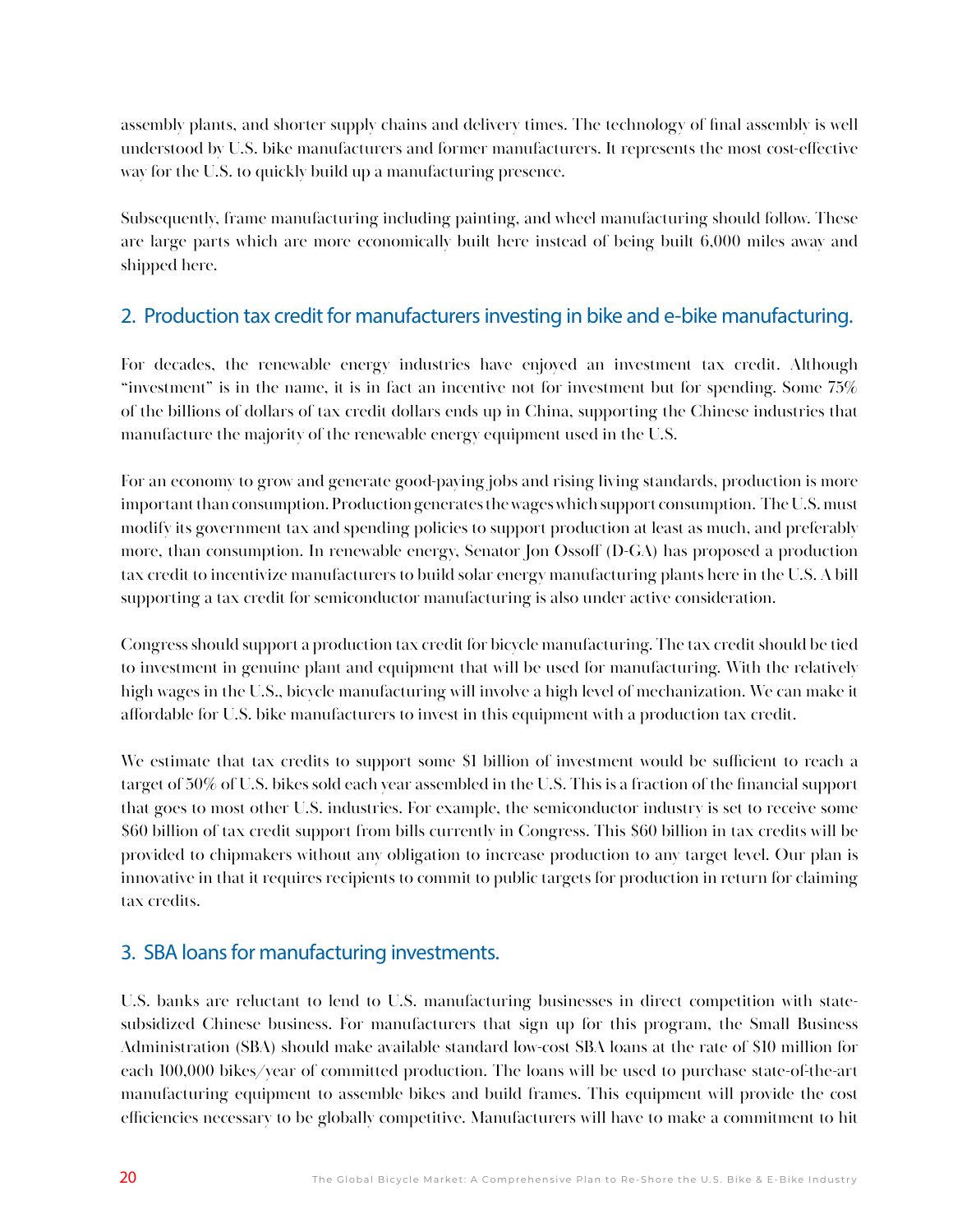their production targets or pay a penalty. This is innovative: instead of Congress just distributing monies blindly, it will be asking manufacturers for firm commitments in return. And we fully expect the SBA to make a profit on these loans, as it does on its entire loan portfolio.

#### 4. Temporary tariff relief for U.S. manufacturers

The U.S. government will grant temporary tariff waivers on U.S. bike parts imported by manufacturers in the program and used for assembly into complete bikes. For example, current tariffs on imported saddles and pedals are 8 percent and tariffs on bicycle spokes are 10%. By waiving these tariffs only for parts assembled into complete bikes, the plan provides a substantial incentive to build bikes here. The combination of reduced shipping costs, since the bulkiest parts of the bikes will be made here, the waived tariffs on selected parts, and the efficiencies from the new equipment will make the U.S. globally competitive. Customs and Border Patrol (CBP) will certify that the manufacturers are not reselling any duty-free components with regular audits. The temporary tariff waivers expire in five years. Note that the existing 30 percent tariffs on bike parts from China will not be waived.

#### 5. Phase Two: component manufacturing

Phase Two will begin three years after Phase One and involves a similar program as above to stimulate the production of bike components in the U.S. Tax credits and SBA loans will be made available to manufacturers committing to manufacture bike components in the U.S. As component production reaches significant scale, tariffs will be raised on those components.

#### 6. Incentivize bike/e-bike sales with increased federal spending on cycleways.

Many cities and states are spending millions of dollars on cycleways today. The federal government spends billions on roads but very little on cycleways. Safety, especially fear of automobile accidents is one of the prime factors keeping people from bikes. A federal program for cycleways would accelerate the construction of cycleways in cities and suburbs and provide a great increase in the perceived safety of using a bike or e-bike. This would easily pay for itself in terms of benefits to the climate and health.

#### 7. Research and development programs.

Bike safety and bike theft are two issues inhibiting the rise in adoption of biking, especially in large cities. European companies are addressing these problems with high-tech solutions such as bike locators using the GPS network and movement detection products that send alarms if a bike is moved. The federal government should launch R&D programs, in partnership with private companies, to investigate these challenges and develop commercially viable solutions. The benefits of successful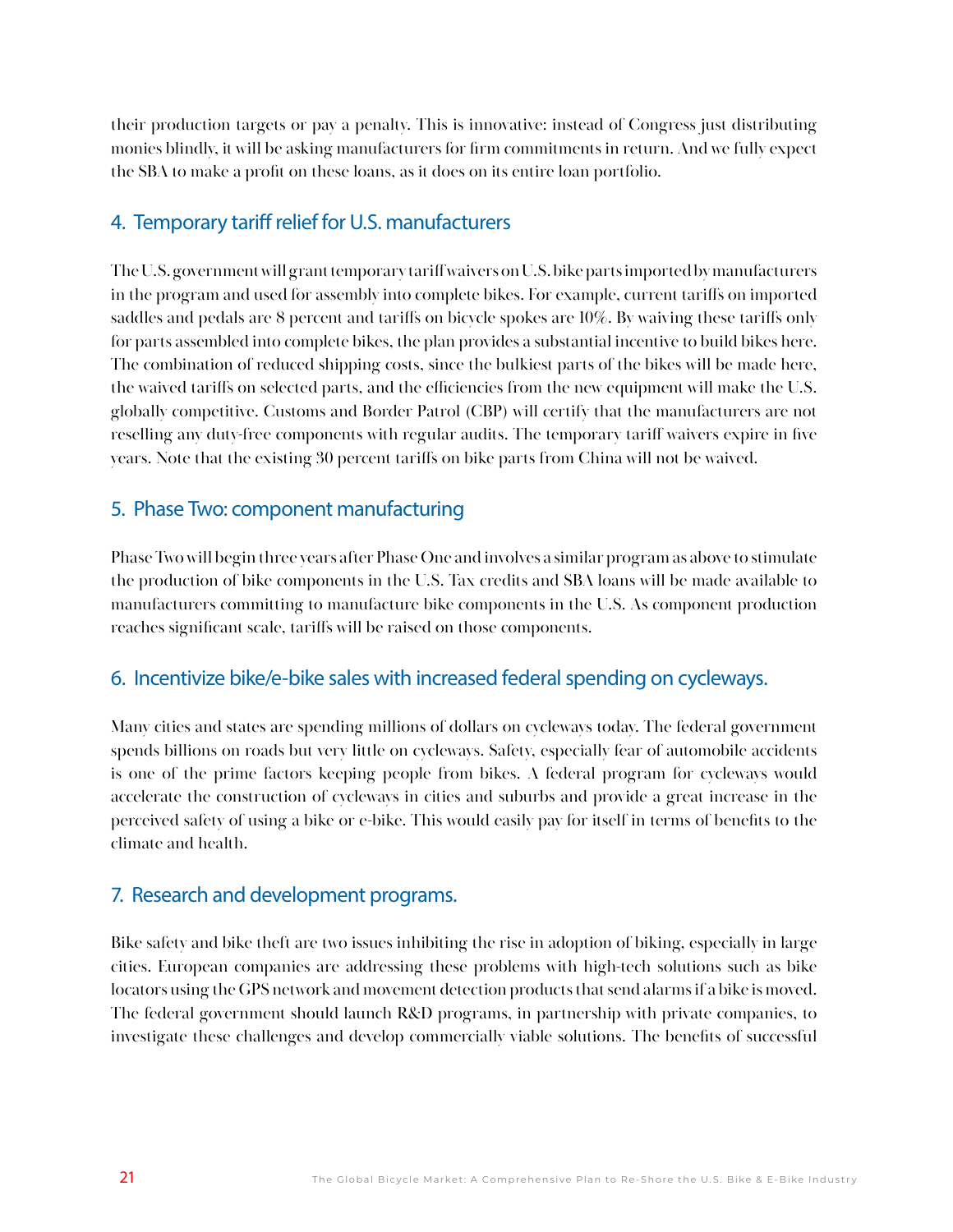solutions will go well beyond the bike industry, to address similar challenges in many other industries. As we have found many times in the past, an R&D breakthrough is often best achieved by focusing on specific problems in a specific environment.

#### 8. Marketing.

The Federal Trade Commission should confirm that bikes assembled in the U.S. can be branded and advertised as "Assembled in the U.S." However, assembly from entire kits shipped in from foreign locations will not qualify.

#### 9. Import regulation.

The Consumer Product Safety Commission should significantly increase its resources to inspect imported bicycles and stop sub-standard bicycles from entering the U.S. Every year hundreds of bikes are turned away by the CPSC but hundreds more escape inspection. As an example, last year Peloton had to recall 27,000 bikes because of faulty pedals liable to break and cause injury to the rider.

#### 10. De minimis

The U.S. government must modify the current "de minimis" rule which allows imported goods worth less than \$800 to enter the U.S. free of duty or inspection. Amazon and other retailers are importing an unknown number of bikes under the de minimis rule, with no safety or counterfeit checks on goods entering the country this way. The U.S. de minimis limit is the highest in the world. The de minimis limit in China is \$8. In Switzerland it is \$5, and in Mexico \$50. To protect U.S. consumers from unsafe products, and to support U.S. manufacturing production and jobs, the U.S. should adopt a low limit of \$10.

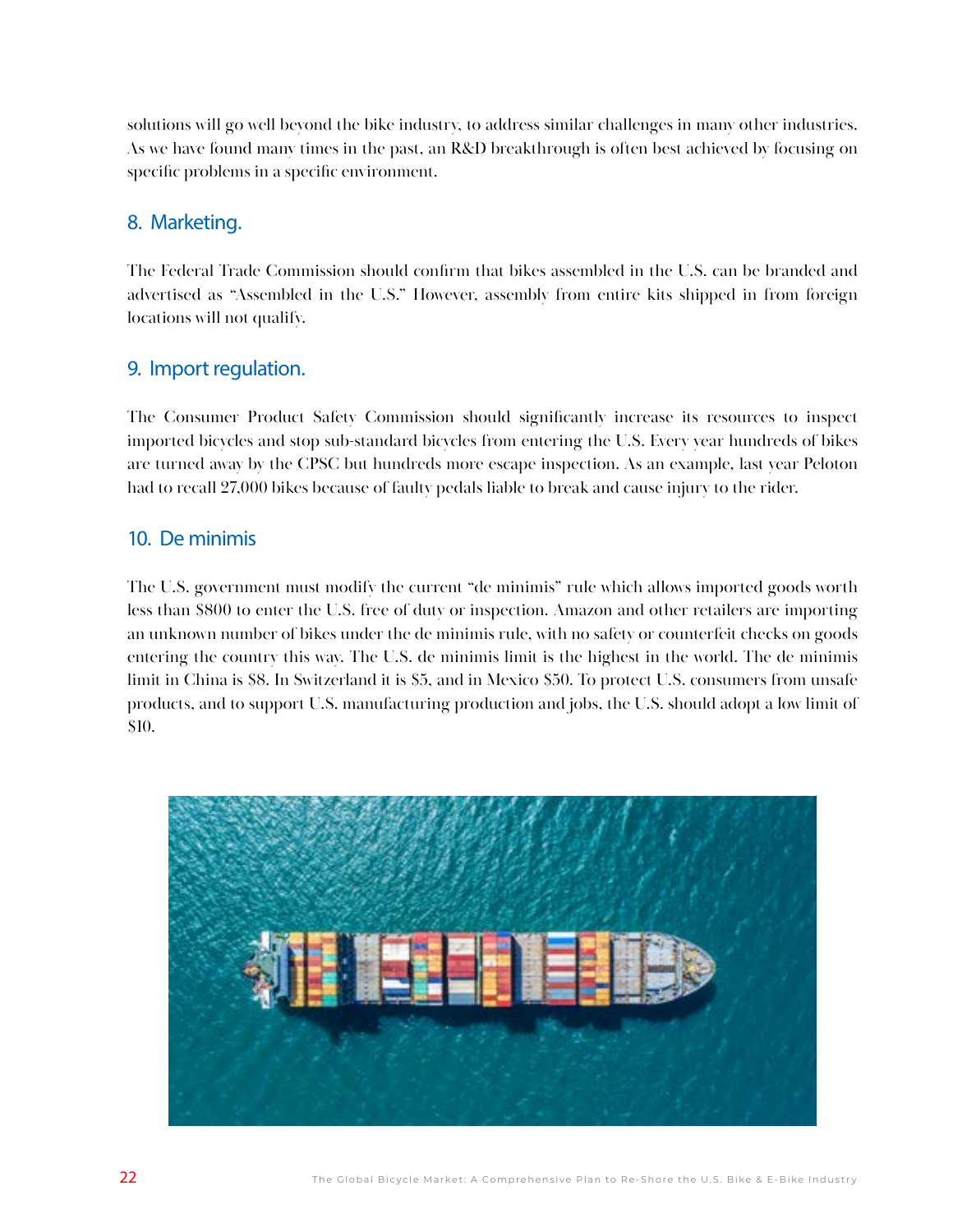#### **Conclusions**

Over the last 25 years, the U.S. has lost virtually its entire bike manufacturing industry, while China has become the world's dominant manufacturer of bikes, e-bikes and bike parts. As a \$10 billion industry, it is not the most important industry in America. Yet it is part of the challenge facing the U.S. The loss of those companies and jobs hit communities hard in parts of Chicago, Ohio, Mississippi, Pennsylvania and elsewhere. Minorities often suffered the most as they were strongly represented in the workforces of these companies.

The U.S. has an opportunity to rebuild this industry today, at a modest cost. Several companies in the industry are eager to seize this challenge, spurred on in part by the huge supply chain delays and snafus that have created two to three year delays in the delivery of many models. Charles McCormick owns Electric City Bikes, the largest dedicated retail store for e-bikes in Washington DC. McCormick sums up the feeling of many in the industry when he says: "We're sick of being muscled around by the mafia of Asian producers. We would like to be able to offer our clients a U.S.-built e-bike with a U.S.-built motor and some of the latest high-tech features. That's very possible to do cost-effectively today in the U.S."

An industrial turnaround in bike manufacturing can be achieved for a modest investment of government resources. The benefits go well beyond the jobs, revenue, investment, and new technologies in the bike business. They include health and safety benefits, and benefits for the climate. They can also serve as a testbed for policies that can work for other industries.

We should learn from the European Union model. Facing an onslaught of dumped Chinese bikes in the 1990s, the EU took decisive action. Today the EU has some 900 companies engaged in various aspects of bike manufacturing (including manufacturing product for the U.S. market, some of it by U.S. companies that find it uneconomic to manufacture in the U.S.). These companies employ some 120,000 employees and are responsible for some of the most exciting technological advances in the industry. According to Moreno Fioravanti, president of the European Bike Manufacturers Association, each one of those workers saves some 30 tons of carbon dioxide per year from going into our atmosphere because of the superior environmental regulations in the EU as compared with China. "No country can have a bike industry without a policy on dumped Chinese product," Fioravanti says. "This is what we will face in the electric vehicle industry tomorrow."

We can use this simple formula to shift U.S. bike manufacturing into high gear. We can then apply it to many other other industries, delivering a broad-based boost to high-paying manufacturing jobs, American national security, and Made in USA pride.